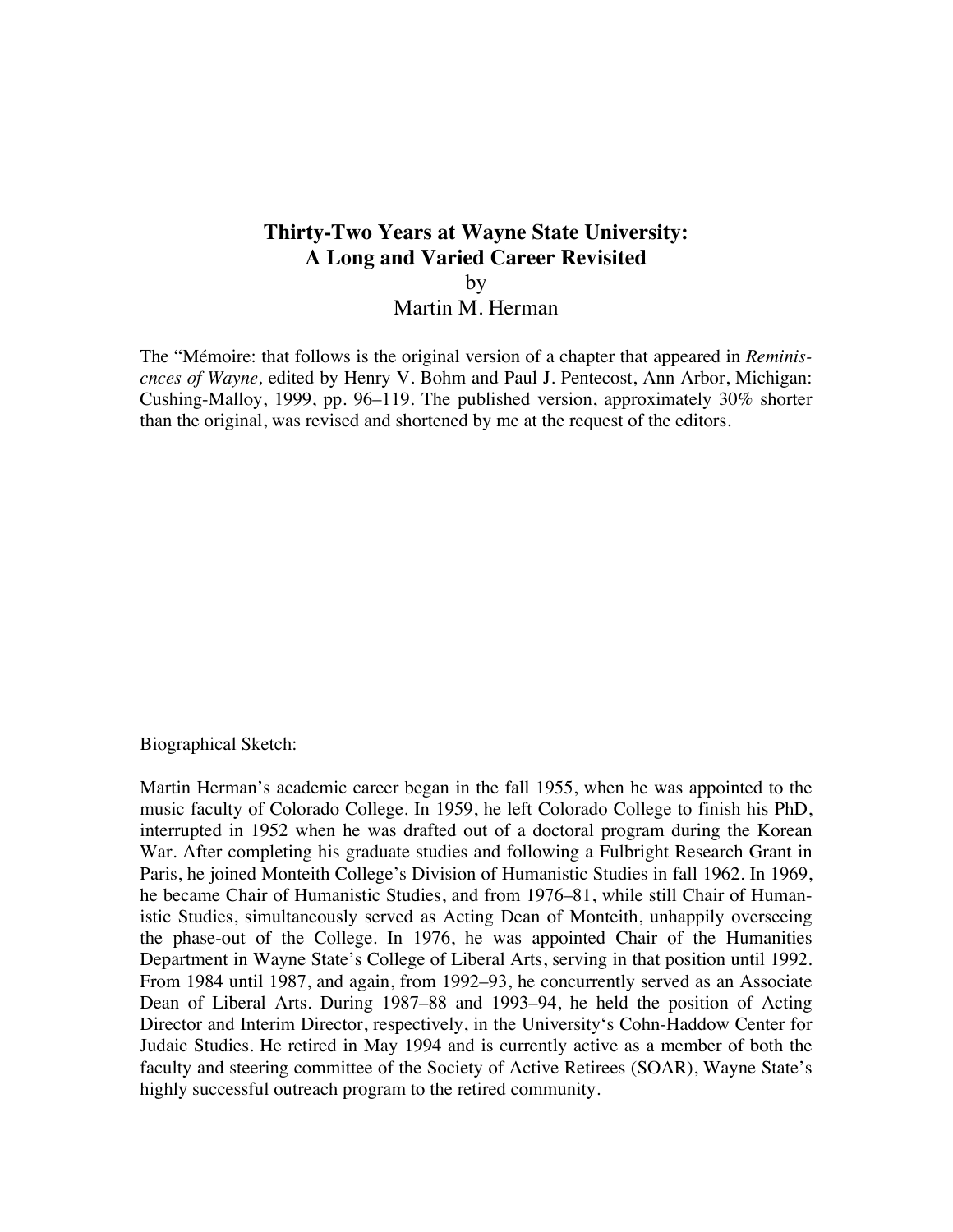© COPYRIGHT BY MARTIN M. HERMAN 1996,2007 All Rights Reserved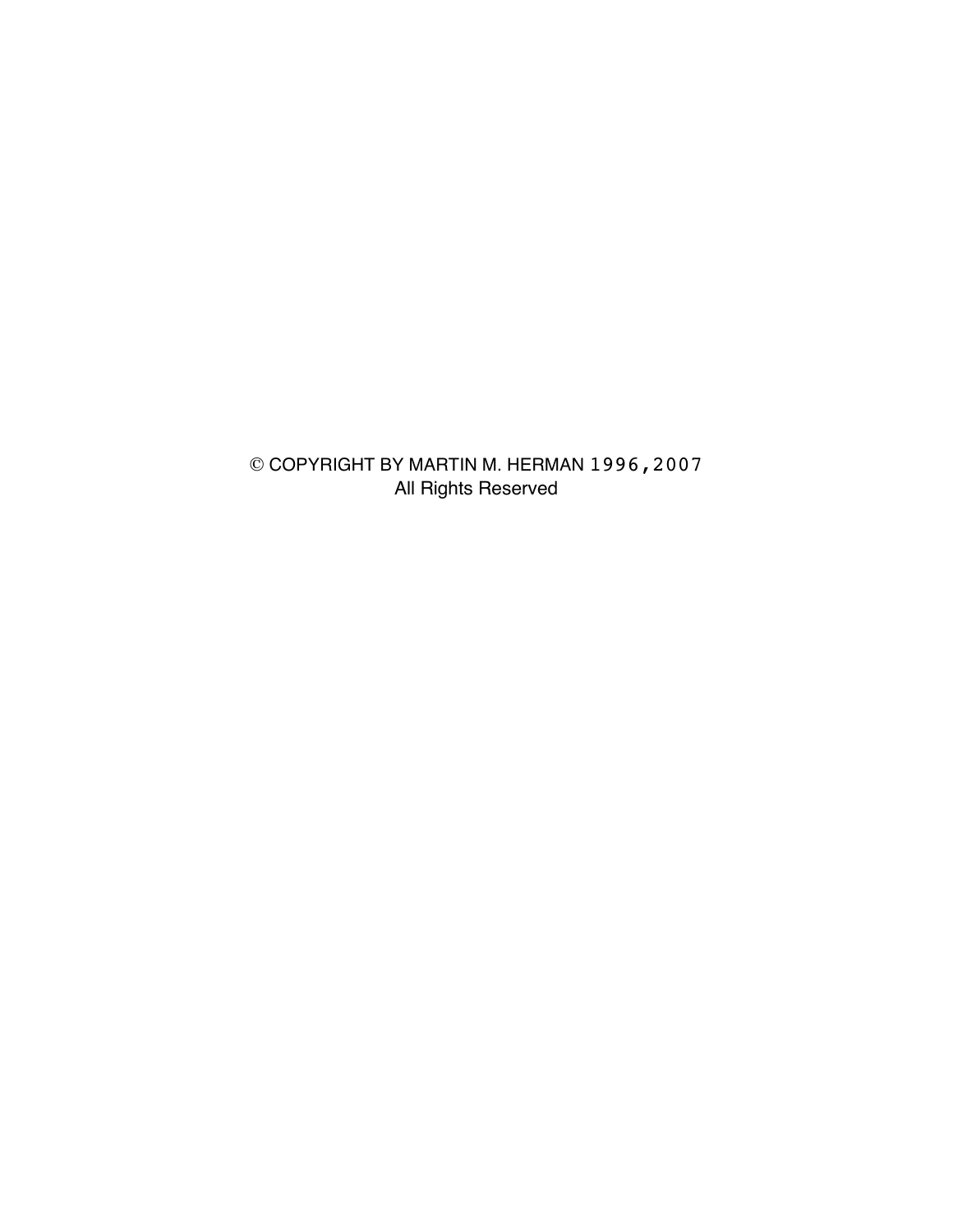#### **(Revised Draft: April, 1996)**

#### **Introduction**

A preoccupation with general education is the common thread that weaves its way through the many strands of my long and varied career at Wayne State University. For more than three decades (1962–94), theorizing about general education and implementing generaleducation programs became so deeply embedded in the fabric of my professional life that virtually every task that I undertook (or was asked to undertake) was somehow or other related to that subject.

#### **Welcome to Wayne State: January 1962**

During the winter of 1962, I was living in Long Beach, New York, an upper middle-class (close-in) suburb of New York City, teaching vocal/choral music to a student body of highachieving and musically-gifted elementary-school youngsters. I had returned to the States in the fall of 1961, following a year spent in Paris as a Fulbright Research Fellow, determined to seek a position in one of the innovative general-education programs then being developed and implemented at several of the country's more adventuresome colleges and universities. Trained as a musicologist at Yale and the University of Michigan, I had genuinely enjoyed my first position as an academic—a four-year appointment (1955–59) to the music faculty of Colorado College. That faculty, a gifted group of musicians and scholars, had created a multi-faceted (but professionally-oriented) music program for one of America's finest liberalarts colleges; over time, however, I had grown disenchanted trying to teach aspiring performers and composers something about the "art of music"--not simply the "technique of music"--and made up my mind to seek a position in which I could deal with music less vocationally, more in the context of interdisciplinary humanistic studies and comparative arts. This "new direction," if such it were, did not signal a major change of attitude on my part; it simply reaffirmed a point of view to which I had long subscribed. As an undergraduate at the College of William and Mary, I had majored in Fine Arts and English, not music, for my interests (even my musical interests) were always more broadly-based than a strictly disciplinary approach to music was capable of accommodating.

In early January of 1962, while recuperating from the mumps, of all things, I received a telephone call from Woodburn (Woody) Ross, Director of Monteith College, regarding a position available that September on the team-teaching faculty of the College's Division of Humanistic Studies. At the time, I knew nothing of Monteith's experimental curriculum in general education. When its basic goals and design were explained to me, I immediately recognized how closely the College's philosophy paralleled my own and readily agreed to come to Detroit for an interview. Left to my own devices, it probably would never have occurred to me to apply for a position at Monteith. I became a candidate only because Woody Ross had heard about me and learned of my interests from several mutual acquaintances.

January 19, 1962, the date of my job interview, dawned cold and bleak. The stormy flight from New York to Detroit remains etched in memory as· the most turbulent I have ever experienced. I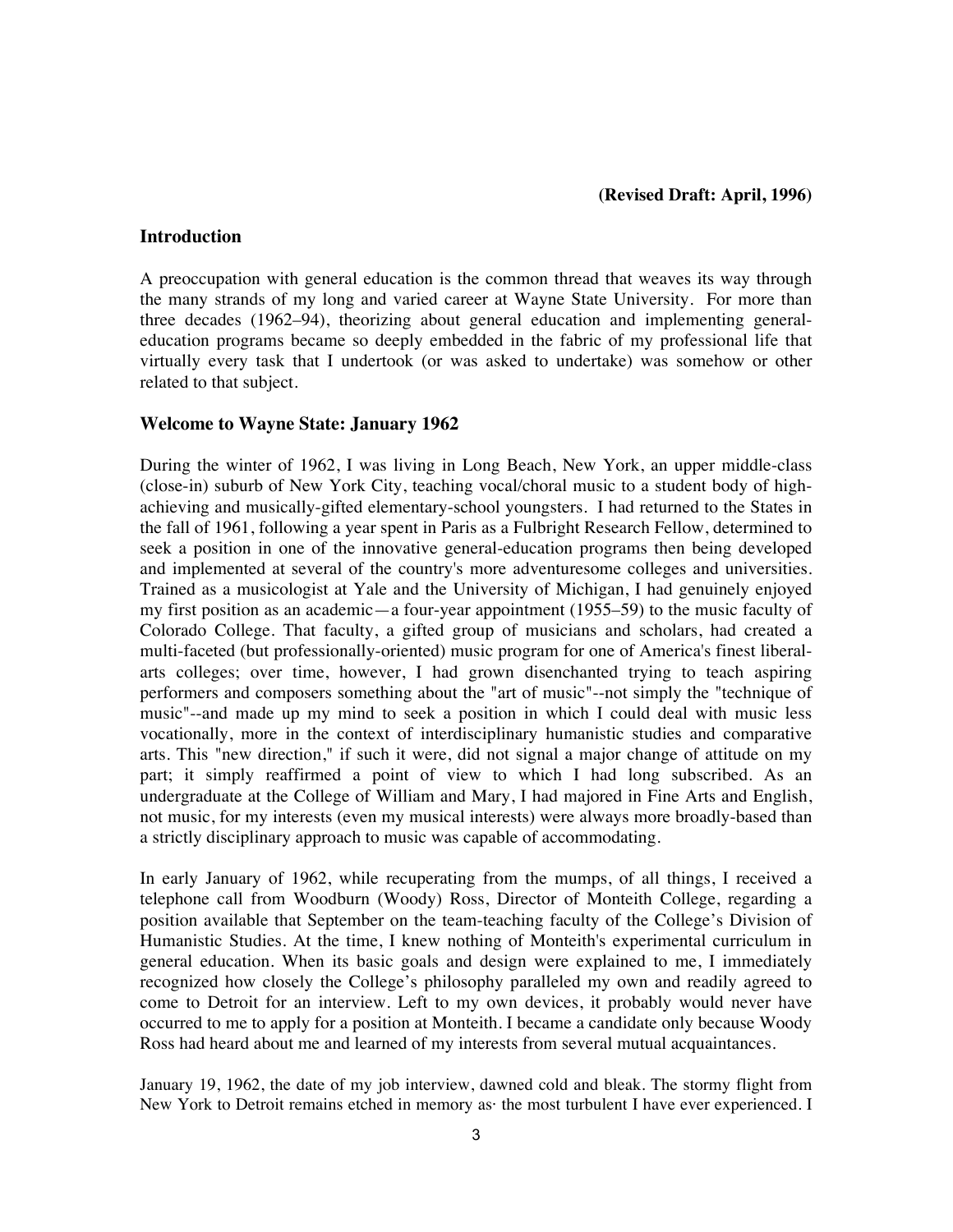was met at the airport by Jerry Maddox, an artist on Monteith's faculty of Humanistic Studies, and we drove to the University in his Citroen deux chevaux, an automobile resembling a sardine can powered by a rubber-band motor. This vehicle, familiar to me as an inexpensive means of basic transportation popular in France during the 1950s and 60s, was rarely imported into the United States during those years: it did not meet American safety standards and required substantial modification before it could even be licensed in this country. Furthermore, European and Japanese imports--particularly those of its ilk--were an anathema to Detroit, the "real" automotive capital of America and the world. Since I had spent the previous year in France, and since the French beret that I wore identified me as "candidate of the day," favorable omens seemed to be proliferating.

The interview went well. It included a series of lively meetings with several different groups of Monteith faculty members, a quick but intense indoctrination in Monteith philosophy, an extended lunch--provocatively punctuated by the type of barbed banter which I rightly recognized as a harbinger of things to come, a post-lunch tour of the campus, and a late afternoon meeting at which I was offered and accepted the position. Can anyone imagine something like that happening at the Wayne State of today? In light of current University policies dealing with faculty recruitment and appointment, it is impossible to conceive of a candidate arriving for an initial interview one morning and leaving that evening with a signed contract in hand. But that's precisely how it happened in January of 1962. Happily, the weather improved as the day wore on, and the return flight was serene and uneventful.

On Saturday January 20th, the day following my return to New York, I received a letter (dated January 17th) from Jack Bryden, then Chairman of the Humanities Department in Wayne State's College of Liberal Arts. After introducing himself and explaining that he had heard about me from Louise Cuyler and Bob Warner, both faculty members at the University of Michigan, he described his department's interdisciplinary curriculum and offered me a one-year replacement position beginning the following September. The letter both perplexed and amused me. While I was reasonably certain that member colleges of Wayne State acted independently when making faculty appointments, I was not at all clear (then) about how the Division of Humanistic Studies in Monteith College differed from the Department of Humanities in the College of Liberal Arts, a distinction that can be extremely confusing--particularly to a neophyte: both units were principally concerned with integrated and comparative approaches to the humanistic disciplines and arts. In responding to Bryden's offer (my letter of January 21st), I confessed bewilderment and explained that the position which he described seemed so similar to the one that I had just accepted that to me it appeared possible both were one and the same. Shortly thereafter (on January 29th), Bryden wrote and clarified the situation. Subsequently, Jack Bryden and I became good friends, and we enjoyed many a chuckle reminiscing about this unusual exchange of letters. In retrospect, it is ironic to note how history succeeded in rounding the circle. I did, in fact, become chair of the Humanities Department in September of 1976 and held that position until September of 1992. During four of those seventeen years, I concurrently served as an associate dean of Liberal Arts.

# **Monteith College (1958–81): Concept and Design**

Interestingly, and somewhat surprisingly, both the conceptual and organizational antecedents of Monteith College are firmly rooted in the College of Liberal Arts. In the mid 1950s, the Dean of Liberal Arts (Victor Rapport) appointed a "philosophically balanced" ad hoc faculty committee to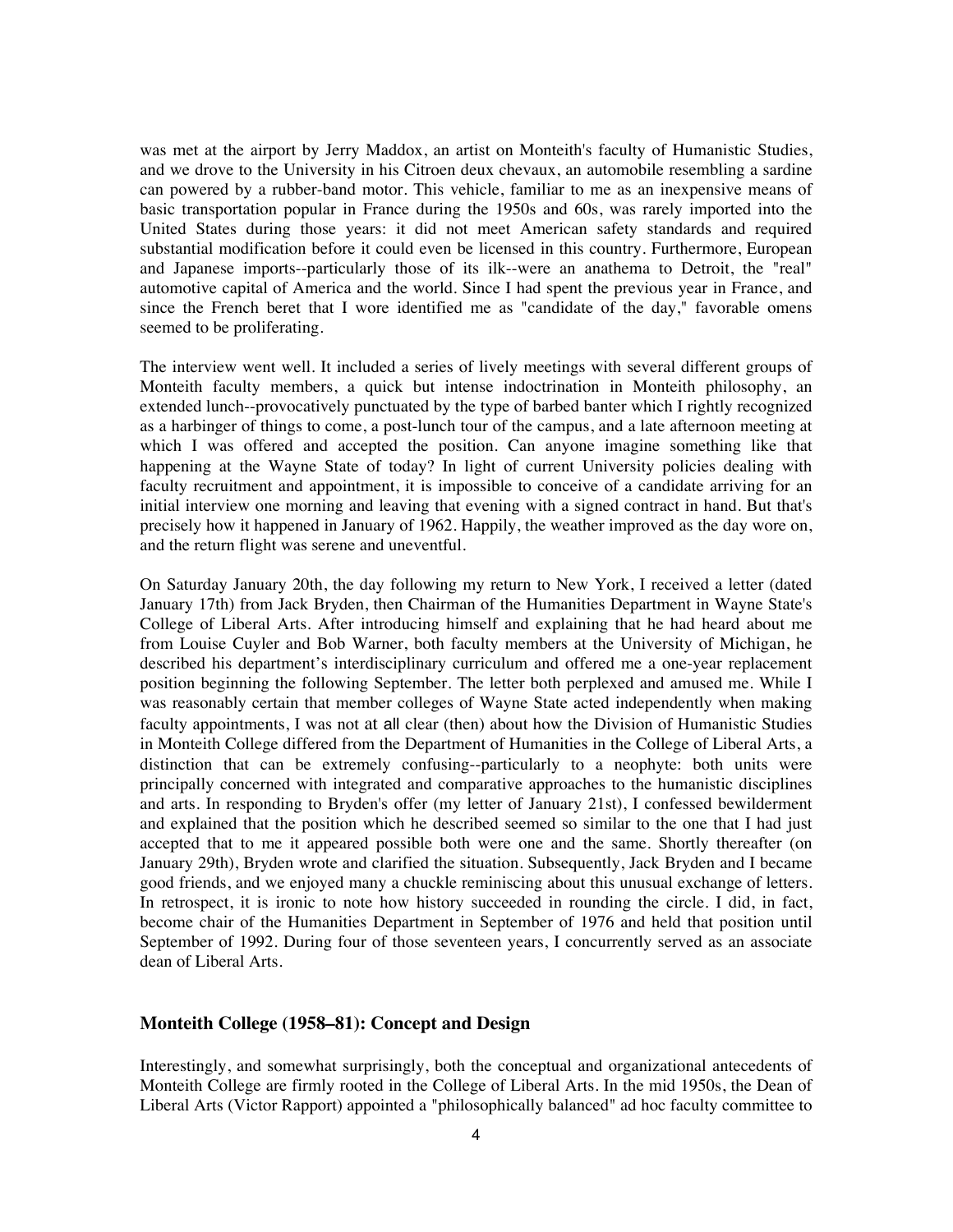review the College's group requirements and to recommend changes which might improve its general-education program. (During the mid-1950s, general education had once again become the subject of an intense national debate, an elaborate exercise in philosophical soul-searching characteristic of the way in which undergraduate education periodically subjects itself to self scrutiny and peer review.) The modest reforms proposed by the ad hoc committee were rejected as too "radical" by an extremely conservative College faculty. The disappointed Dean appointed a second committee, this one with a definite point of view and a specific agenda: The second committee conceived, designed, and proposed a comprehensive program of general education that went far beyond anything envisaged by the initial committee. It too was rejected. But much of that program, subsequently expanded and recast into a coherent curriculum; provided the foundation for a fully-developed proposal ("An Experimental College at Wayne State University," the so-called "Gray Document") which was submitted to the Ford Foundation for funding. In 1958, Monteith College became a reality when the Ford Foundation awarded Wayne State \$700,000 to implement its plan for a cluster college dedicated to experimentation in general education. Students were recruited and admitted to the College, and the first Monteith class was convened in September of 1959.

# **Concept**

Monteith College sought to combine a number of different objectives: (1) Its general-education program was designed to identify and impart *coherently* that body of knowledge and those intellectual skills (analysis, criticism/interpretation, and evaluation) that every educated person should command. (2) It was to be kept small in size—a maximum of  $1,200$  students—and its ethos would be that of a liberal-arts college, the type of institution that promotes interaction (student-student and student-faculty), fosters a sense of community, heightens the pleasure of assimilating knowledge, and encourages the pursuit of new ideas. (3) Its objective was to complement, not to replicate, traditional academic departments and specialized research institutes. (4) Its students would be encouraged to take full advantage of the services, physical facilities, disciplinary diversity, and opportunities for professional training available at the great urban university in which they were enrolled. (5) It was not to be an honors college—its student body would be a cross section of Wayne State's student body-and any student eligible for admission to the University could enroll in Monteith (if he or she so chose) on a first-come firstserved basis. (6) Its faculty members were to be organized in academically-related divisions, not traditional disciplinary departments, and would be expected to commit themselves fully to the special demands of the Monteith curriculum: all of their time and energy were to be devoted to undergraduate general education; they were to team-teach with their divisional colleagues; they were to become well-rounded and sophisticated generalists; they would focus their scholarly efforts on interdisciplinary and comparative research—including pedagogical research—in addition to more discipline-based and specialized research; and they would work closely with their students. (7) Faculty rewards—promotion and tenure recommendations, selective salary increases, special recognition, etc.--were to be directly related to these expectations.

The Monteith concept challenged a number of higher education's assumed but unproven verities: (1) that large universities were inherently impersonal; (2) that undergraduates were intellectually ill-equipped to deal with interdisciplinary concepts or to perform well in small seminars and tutorials until they were at least juniors; (3) that general education was "something to be gotten out of the way quickly" so that "more important and more relevant" specialized studies could begin; (4) that general education consisted of sampling widely from a broad range of introductory-level courses in the traditional academic disciplines and was only marginally related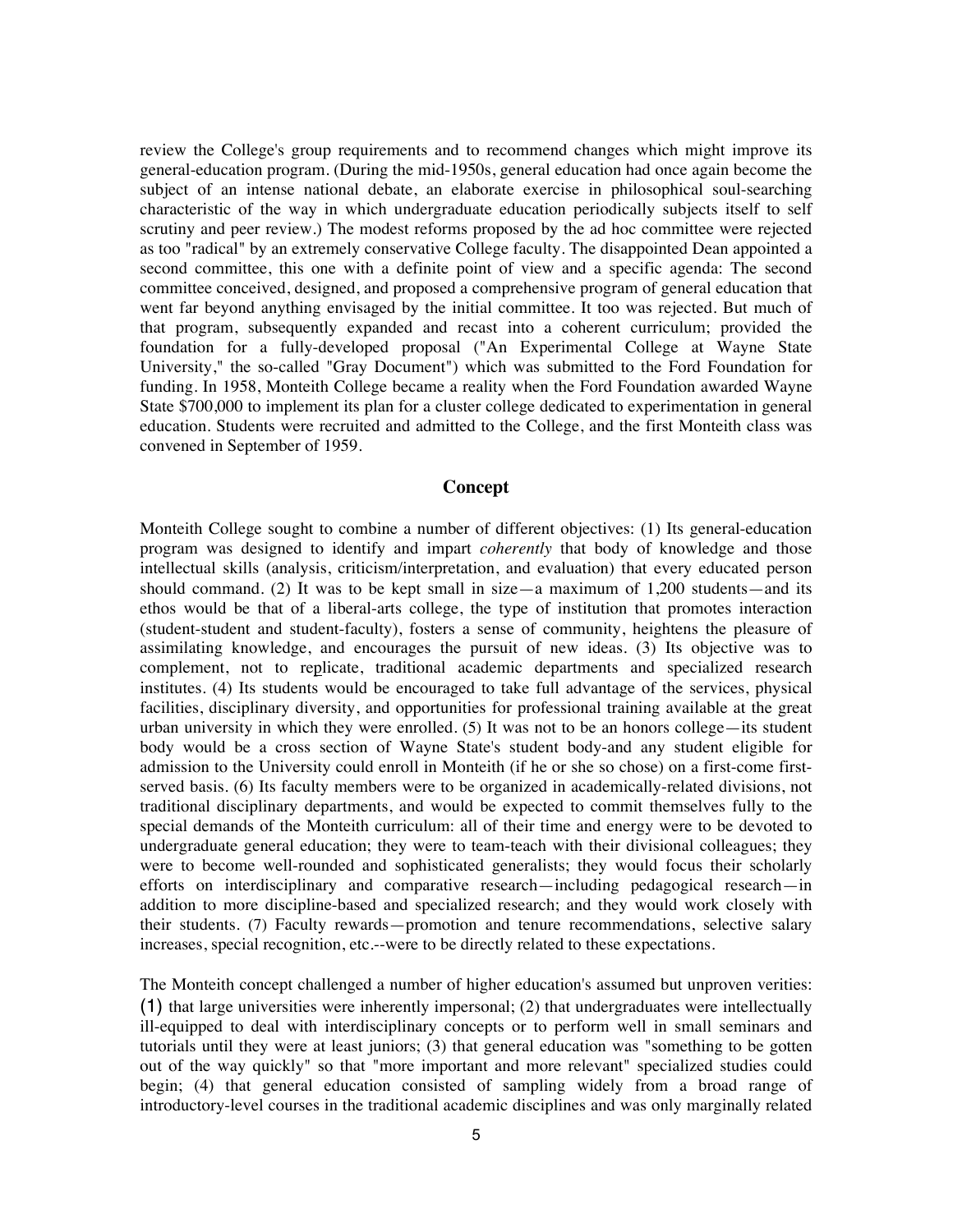to the needs of specialists and professionals; (5) that large universities were inherently rigid and, consequently, incapable of innovating or adapting to new ideas and changing conditions; and (6) that an excellent liberal-arts education was available only to the affluent, only to those who could afford the cost of attending a private college or university.

# **Design**

The Monteith curriculum was designed and organized to embody and foster these concepts. Its aim was to demonstrate how curricular structures could promote a sense of community, in a nontraditional student body of commuters, and create an atmosphere in which the free exchange of ideas was encouraged. (1) The general-education program, the core of the College's curriculum, consisted of a coherent series of year-long to two-year long basic course sequences- one each in Natural Science, Science of Society, and Humanistic Studies, and later, one in Socio-Humanistic Studies—plus a senior colloquium and a senior essay, the entire program constituting approximately half of the course work required of all Monteith students to satisfy their undergraduate degree requirements; the other half was left free for advanced study in Monteith or for fulfilling the requirements of any major or pre-professional curriculum offered elsewhere in the University. (2) The faculty, representing all of the traditional disciplines, was not organized along conventional departmental/disciplinary lines but was grouped into three academicallyrelated divisions, each responsible for one of the three basic course sequences. (3) The basic course sequences were not simply surveys of the traditional disciplines; they were, rather, carefully crafted and integrated structures which did, in fact, impart a basic body of knowledge but did so while focusing primary attention on issues that transcended disciplinary boundaries. In addition to transmitting information, they sought to engender a spirit of inquiry and develop an understanding of how related disciplines may be interconnected. (4) The pedagogy was basically lecture-discussion: hence, each student was exposed to every member of the College faculty, and all members of each divisional faculty (working as teams) planned, gave lectures, led discussion sections, and evaluated their joint efforts. (5) Students, beginning in their first year, were taught for the most part—in small discussion groups where emphasis was placed on acquiring the ability to formulate ideas and developing the capacity to communicate them—clearly and effectively, orally and in writing—to themselves, to their peers, and to their instructors, As one veteran Monteith faculty member put it: "We want our students to look at the world whole, but without missing the details."

In short, Monteith College attempted to combine the advantages of a small liberal-arts college with those of a comprehensive research university, particularly one located in an urban setting. It aimed to help its students understand themselves and their environment, make sound and ethical decisions, digest and manipulate information, and comprehend the consequences of their actions. It encouraged them to articulate their beliefs, cope with an exploding body of knowledge, tolerate life's inherent ambiguities, live humanely, and act wisely.

#### **Welcome to Detroit: August, 1962**

I arrived in Detroit during August of 1962 and almost immediately became aware of an intense local controversy, a heated debate raging about a 32-inch bronze statue entitled "Sunglitter" that Carl Milles had executed in approximately 1920. In the late 1950s, soon after Milles had died, the Detroit Institute of Arts commissioned a cast of the work (somewhat larger than the original) to be presented as the Institute's gift to Cobo Hall, Detroit's new civic center. (A work by Milles was deemed particularly appropriate because the renowned Swedish sculptor had served as resident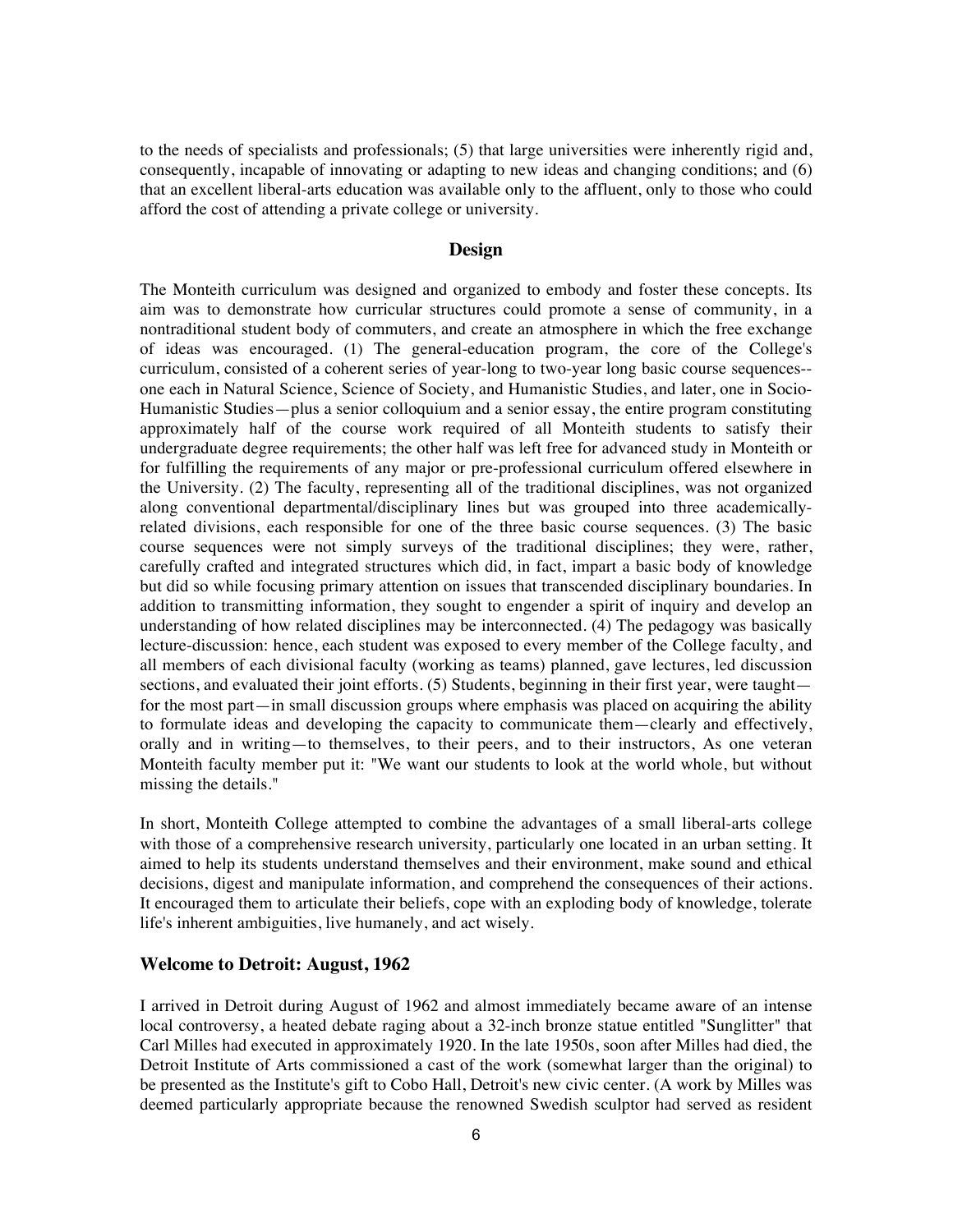artist at Cranbrook from 1931 to 1950.) The newspaper accounts of the incident, as I recall, described in some detail how a City Councilman named Van Antwerp, and others who shared his views, had been offended by Milles' "graphic" portrayal of "a nude woman astride a whale" and had declared the statue pornographic. While the issue of the gift's acceptability was being debated, "Sunglitter" had been temporarily banished to the campus of Wayne State University apparently on the grounds that faculty and student morals were so inherently corrupt that one additional bit of pornography could do little harm.

The story piqued my curiosity, and I went to see "Sunglitter" for myself. (She had been temporarily installed in the sculpture court that abuts the Community Arts building, the lovely sunken garden directly across from the College of Education.) I studied the work closely, carefully comparing what I saw with the press accounts that I had read. Subsequently, I wrote a letter to the *Detroit Free Press* reporting the results of my investigation. I expressed satisfaction that Councilman Van Antwerp indeed knew what a nude woman looked like, but registered concern because he apparently didn't know what a whale looked like. "Sunglitter," you see, was seated on a dolphin.

Alas, the letter was never published. But that was neither the first nor the last time that a piece submitted by me for publication has failed to appear' in print. The DIA's proposed gift to the city was "officially" rejected, but "Sunglitter," now ensconced outside the cocktail lounge on the first floor of Cobo Hall, may today be admired for what she is: an elegant and graceful work crafted by one of our century's most gifted and celebrated sculptors.

# **The Making of a Monteith Faculty Member: 1962–69**

Not unexpectedly, my life as a Monteith faculty member turned out to be substantially different from the life I had experienced as a faculty member in a more traditional academic setting. The intellectual demands associated with designing and implementing a sequence of five (quarter) courses in which all of the humanistic disciplines and arts were integrated; and the social demands imposed by the College's team-teaching pedagogy, were substantial. Three to five hours a week were routinely set aside for curriculum planning and course development. A great deal of animated discussion took place during these planning sessions as faculty members, each trained in one or another of the humanistic disciplines or arts, grappled simultaneously with several different problems: (1) precisely what subject matter should be included in a coherent five-course sequence of humanistic studies, a sequence that would extend through two thirds of the sophomore year' and the entire junior year for all Monteith students, but a sequence that itself was only one segment of a carefully-planned and closely-articulated program of general education; (2) how might the selected subject matter best be organized, course by course; and (3) how might faculty responsibilities best be divided and assigned in a pedagogical system based on a lecturediscussion format?

As the musicologist on the faculty, my principal responsibility as a curriculum planner was to conceive and propose ways in which music could best contribute to the agreed-upon goals of the overall sequence. As a teacher, my primary task was to offer the lectures and presentations devoted to music in each of the courses. This was not a simple matter: lectures had to be carefully planned and suitably tailored to address a particular set of issues in a specified number of class meetings, One could not dawdle and fall behind. All lecture periods were assigned, and there was simply no way to "catch up" as there is when teaching alone. The team-teaching arrangement did, in fact, impose a special kind of discipline, and faculty participants were expected to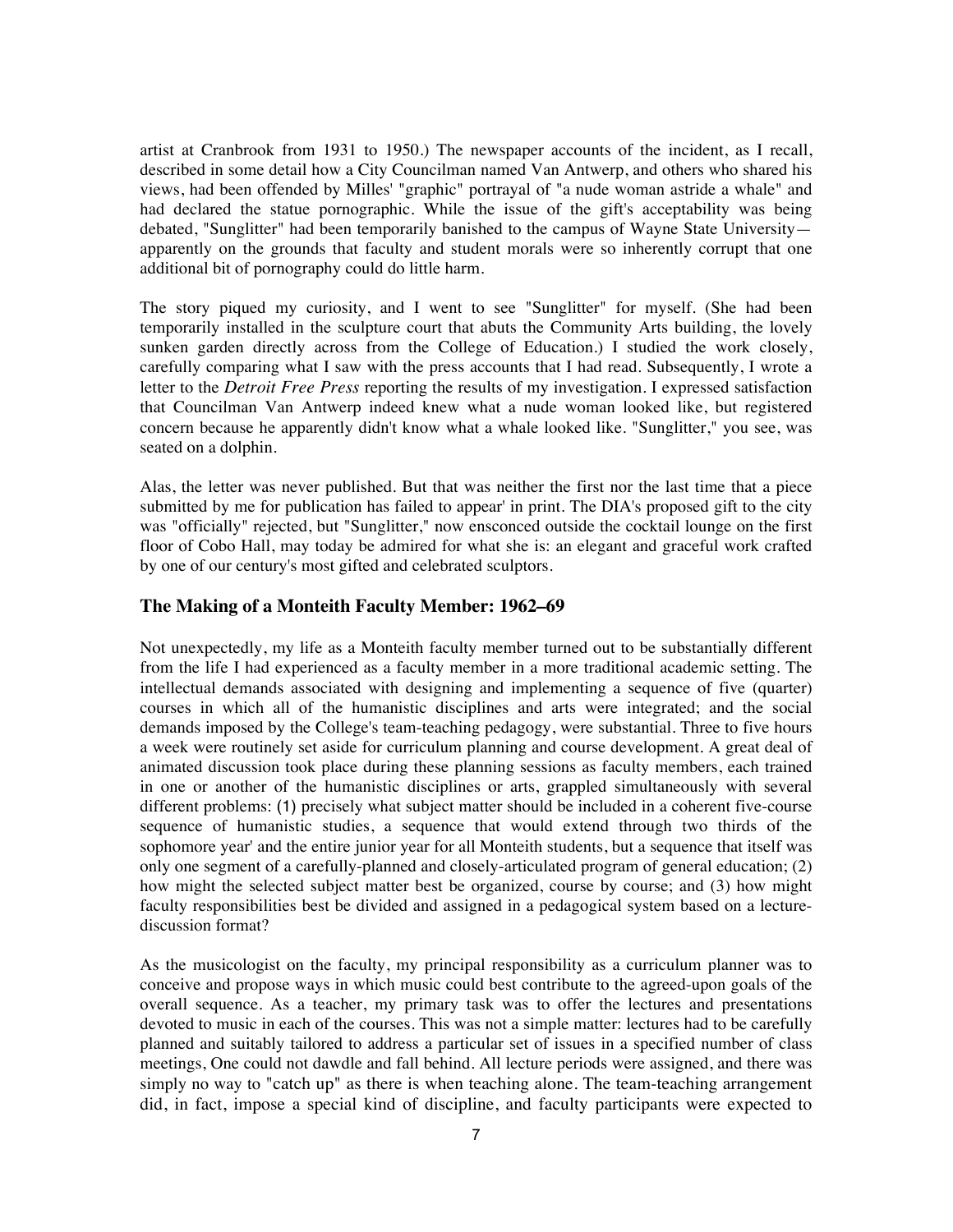shape their contributions in two different ways: (1) every lecture or set of lectures had to be self-contained; and (2) every lecture or set of lectures had to address the agreed-upon objectives of course and sequence.

The time devoted to curriculum planning, the hours spent listening to colleagues lecture, and the effort expended in preparing and leading discussion sections—particularly in subject areas other than those in which one was professionally trained—yielded a gratifying but unexpected dividend: an extremely collegial and well-educated faculty. But the teamteaching format also yielded a less desirable by-product: the tendency to indulge in oneupmanship. With the entire divisional faculty in attendance at all lectures, it was difficult to resist the temptation of addressing one's colleagues rather than one's students. We had to remind ourselves frequently that the objective was to teach our students, not to impress or outdo each other. In short, the fashioning of a good Monteith faculty member was a long and arduous process, one that required considerable time and effort, but one that yielded rich intellectual rewards. Faculty members who accepted the challenge fully (not all did) became versatile and well-rounded academics. Both they and their students profited immensely from the give-and-take of an educational system in which all were joint participants:

But the commitment expected of Monteith faculty members extended beyond the demands of teaching the College curriculum and remaining productively engaged in scholarly activity. From its inception, Monteith had become a focal point (something of a laboratory) for all interested .in studying and assessing experimental programs in general education, and visitors from across the country and around the world—individually and in groups—arrived with increasing frequency to see how the College was faring. Meeting these visitors and explaining the Monteith program to them became an additional responsibility that the faculty was expected to assume. And it was a demanding task. Articles and books about Monteith began to appear in growing numbers—particularly after the Ford Foundation Grant ended (1963) and the University agreed to continue Monteith on an ongoing basis—and researchers interested in studying the Monteith program arrived in increasing numbers.

In the late winter of 1966, for example, the State Department had arranged for a touring group of several dozen college principals from India and Nepal to visit Monteith—for an extended period of time—and to study its curriculum in some detail. The delegation arrived from Southern California on a sunny but blustery morning typical of early spring in Michigan. The thermometer hovered in the low twenties and several inches of snow lay on the ground as a shivering group of dignified but lightly-dressed and sandal-shod men and women deplaned. Of necessity, the first order of business became a trip to Hudson's where coats, sweaters, scarves, and overshoes were purchased for all who needed them. Thus fortified against the elements, our visitors could better concentrate on general education, the subject they were investigating during a six-month tour of the country. Following an initial orientation period; during which all of the visitors met the entire Monteith faculty and had the College curriculum explained to them, members of the group were encouraged to identify a particular faculty member, one whose interests dovetailed with theirs, and to remain with that faculty member for the better part of a month. A congenial group of three attached themselves to me: one (Mr. Rubin) was the only Christian in the delegation; the second (Mr. Shrinivassan) was the principal of India's only communist university; and the third (Mrs. Murthy), from Nepal, was one of only three women in the group.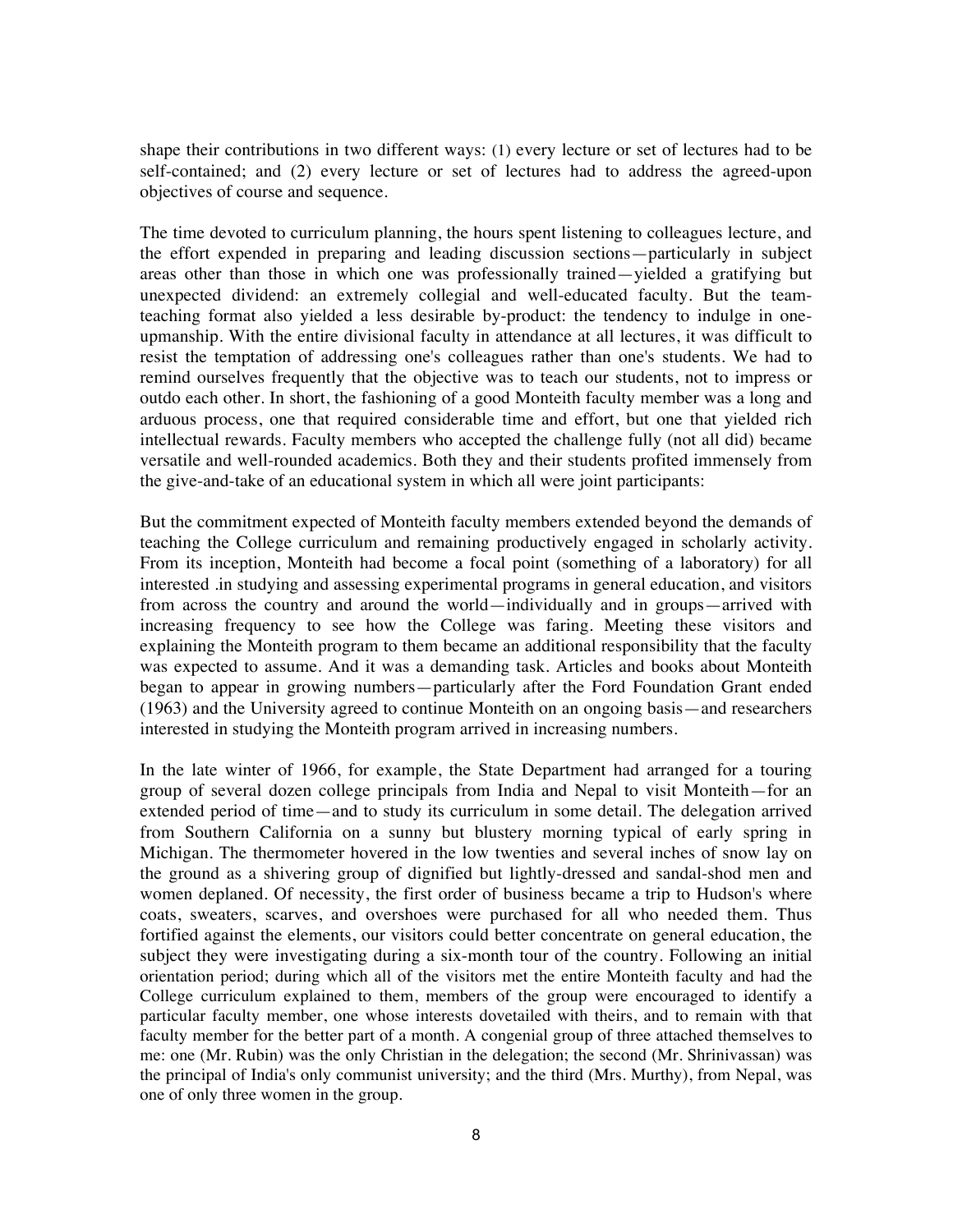#### **The Making of a Monteith Administrator: 1969–81 and Beyond**

Life as a member of the Monteith faculty proved rich and rewarding. Divisional activities were lively, and the course sequences developed and taught under the leadership of Woody Ross, who served as Chair of Humanistic Studies as well as Director of Monteith from 1962 to 1964, and Sara Leopold, who succeeded him as Chair of the Division and served in that capacity from 1964 to 1969, went well and seemed to improve as experience accrued. I enjoyed the excitement of non-stop curriculum planning and found the intellectual climate of the College stimulating. My colleagues in Humanistic Studies, a hard-working and congenial group of academics, were all fully engaged in the Monteith enterprise, as were most of the students enrolled in our courses.

Consequently, I was surprised in the spring of 1969 when Woody, now Dean of Monteith, asked me to assume the chair of Humanistic Studies starting that fall. (Despite notable success, Sara Leopold had made it abundantly clear that she wished to return to the faculty and was not interested in continuing as chair.) His request caught me by surprise. I had never thought of myself as an administrator and, when offered the opportunity to become one, was less than certain that the role suited me. Sensing my reluctance, Woody tried to persuade me by pointing out that he had consulted all of my colleagues and that I was their unanimous choice to succeed Sara. I finally agreed, but not without first expressing serious reservations. I told him that I considered myself principally a faculty member—not an administrator—and, if we ever had a serious disagreement, would not hesitate to remind him of that fact.

With such an attitude, and with the Dean on notice, I expected my administrative career to be a short one. Was I ever wrong! From the fall of 1969 until my retirement in the spring of 1994, there was never a term when I did not hold some administrative position; on a number of occasions, I even held several simultaneously. From 1969 until 1981, I served as Chair of Monteith's Division of Humanistic Studies; from the spring of 1976 until the fall of 1981, I concurrently served as Acting Dean of Monteith. I was appointed Chair of the Humanities Department (College of Liberal Arts) in the Fall of 1976—while still chair of Humanistic Studies and Acting Dean of Monteith—and held that position until 1992. (Contemplating these Pooh-Bahesque arrangements, Provost Diether Haenicke would on occasion shake his head in feigned bewilderment and wryly observe that my personnel file must surely be the oddest in the entire University. If so, it was only because he had decided that such a bizarre arrangement was the most effective way to deal with a highly unusual set of overlapping circumstances.) Serving simultaneously as division chair and dean, though, did have its amusing moments particularly when it came to matters associated with promotion and tenure. On a number of occasions, I addressed recommendations, written as Chair of Humanistic Studies, to myself, as Acting Dean of the College, and then proceeded to write additional recommendations, that, together with the first, were forwarded to the Provost. Indeed, the only way I was able to maintain some semblance of order and sanity during those turbulent years was by keeping three separate offices, one for each of my administrative appointments, and dealing with the work of each position by moving myself from office to office. From 1984 until 1987, and again from 1992 until 1993, I served as an Associate Dean for the College of Liberal Arts. And during two academic years, AY 1987-88 and 1993-94, I served as Acting Director and Interim Director respectively of the University's Cohn-Haddow Center for Judaic Studies.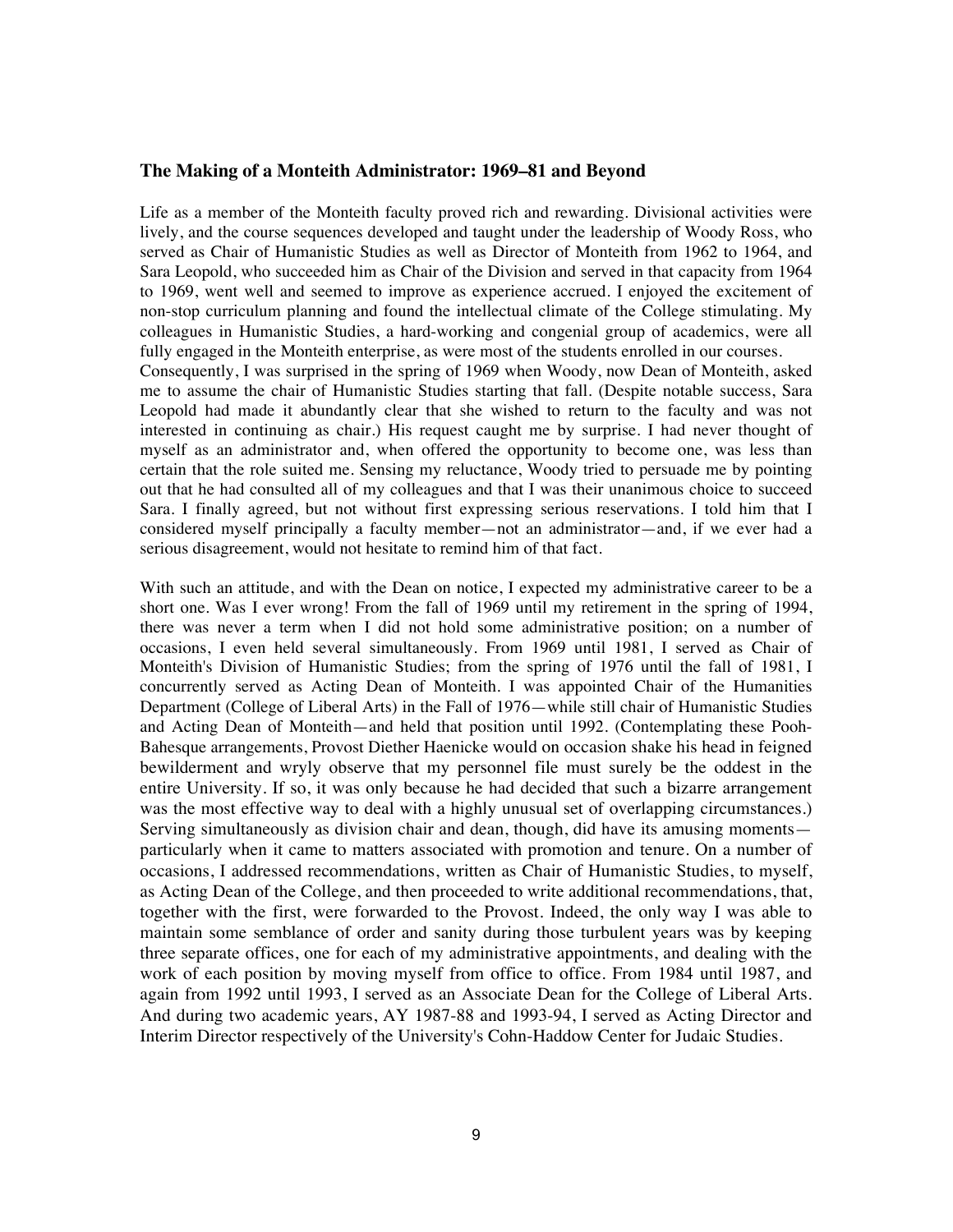#### **Evaluating the Monteith Program: 1960s and Early 1970s**

When Monteith was established, it was agreed that a report describing and evaluating the College's operation would be submitted to Clarence Hilberry, President of Wayne State, when the funds granted by the Ford Foundation were exhausted. (The \$700,000 Ford grant, matched by a like amount of University support, provided resources to fund the College for five yeans,) In December of 1963, during Monteith's fifth year of operation, a description and evaluation of the College's first four years ("Monteith College: A Report to the President") was addressed by Woodburn Ross to President Hilberry, and through him to the entire University community. The "Report," in seven chapters and two appendices, provided the basis for a debate that would decide Monteith's future: once the Ford funding ended, it remained for the University to evaluate the experiment and to decide whether the College should be continued as one of the University's regular colleges and schools, or whether it should be discontinued. The debate, conducted by the University Council—Wayne State's elected faculty assembly—took place in 1964. It was a heated debate, and many of the objections and reservations raised by the Liberal Arts Faculty Council in the late 1950s, when the principal issue was how general education might best be realized in college group requirements, were revisited with increased intensity and ferocity but not, unfortunately, with much additional light. Ultimately, the University Council voted in favor of continuing the College. President Hilberry, distinguished professor of English and steadfast friend of the College since its inception, and several of Monteith's prominent and influential faculty supporters in the College of Liberal Arts (Professors Alfred Kelly and Vera Dunham, to name but two) were in no small measure responsible for the favorable vote.

During the 1960s and early 1970s, Monteith was studied and evaluated by many individuals and agencies: some public, some private. Internal (Monteith-based) studies—several of which were funded by large federal grant—external studies, a host of research projects and a spate of publications, assessed and measured the progress of the College in a very public way.

#### **Internal Evaluations**

Three important internal studies were completed during the 1960s. The first: "Monteith College: A Report to the President" (December, 1963), has already been mentioned. It consisted of an introductory narrative, in which the College's purpose and organization were outlined, a description of the basic course sequences, some preliminary results of an elaborate Program Study initiated when Monteith was established (described below), and a summary, in which some tentative conclusions were suggested. The second, a Monteith-Library Pilot Project ("An Experiment in Coordination Between Teaching and Library Staff for Changing Student Use of University Library Resources"), was completed in August of 1964. Conducted by Patricia Knapp, a former member of the University Library staff who had been transferred to Monteith, it was funded by a grant of \$79,919 from the U.S. Office of Education. A cooperative venture between Monteith and the University Library, the Project explored and developed new methods to assist students and faculty members in making optimal use of library resources. It was an important forerunner of current instructional modules dealing with how best to use the library. The third, a comprehensive Program Study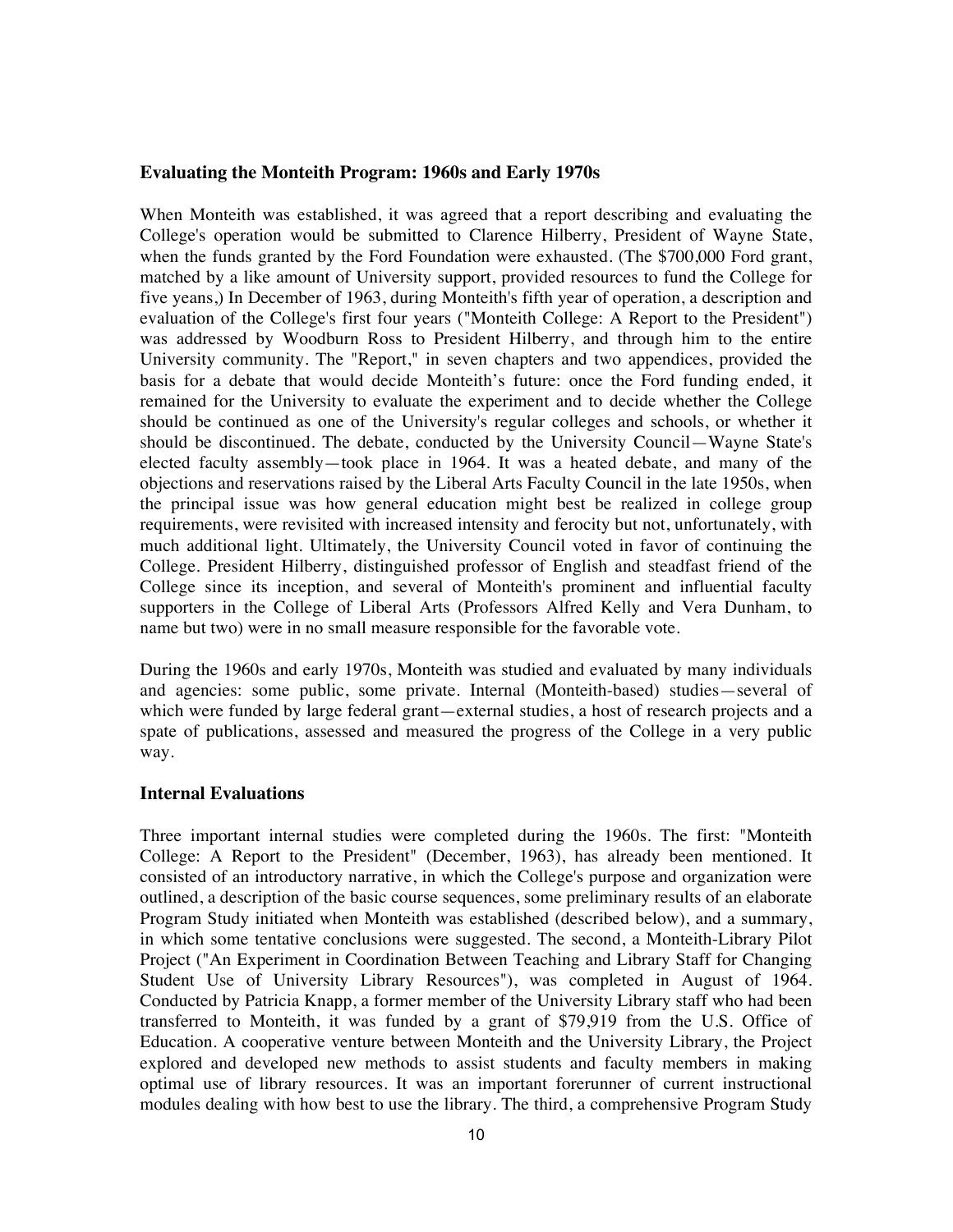("Impact of a High-Demand College in a Large University on Working Class Youth"), was completed in August of 1968. Directed by Sally Whelan Cassidy, Chair of Monteith's Division of Science of Society, with the assistance of many faculty and staff collaborators, it was funded by a grant of \$135,017 from the Office of Education (Bureau of Research), U. S. Department of Health, Education, and Welfare. This huge self-study (840 pages in two volumes) assessed the impact of Monteith (referred to pseudonymously as "Hawthorn College") on the College's first two classes of students from many different perspectives principally psychological, demographic, and sociometric. Questionnaires, interviews, participant observers, etc. were all employed to determine and validate the outcome. A number of articles based on these three studies appeared in various journals and periodicalssome scholarly and professional, some general and semi-popular.

## **External Evaluations**

Monteith was described and assessed in many articles, several books, and at least two doctoral dissertations that appear-d in the 1960s and early 1970s. David Riesman, Joseph Gusfield, and Zelda Gamson, among others, studied the College carefully during its early years. The articles, in which the results of their research were reported, appeared in the popular press—general periodicals and newspapers—as well as scholarly journals. The books were published by trade publishers as well as university presses. For the most part, these studies evaluated the Monteith program—by itself and/or in relation to other similar programs—very favorably and concluded (almost unanimously) that the experiment had been extremely successful.

In the late 1960s, Monteith was selected as one of sixteen colleges—nation wide—to be included in an elaborate study of American undergraduate education undertaken by the Center for the Study of Higher Education at the University of California, Berkeley. The colleges chosen were a varied lot, a representative cross-section of then available (liberal arts) options: free-standing colleges as well as colleges located in larger institutions of higher education; colleges housed in comprehensive universities as well as colleges housed in highly-focused universities; private and parochial colleges as well as public colleges; colleges located in cities and suburban areas as well as colleges located in more bucolic settings etc, The study, based on multiple interviews, frequent visits, and detailed questionnaires, was carried out over a period of five to six years. It was a large-scale and intensive effort, the most comprehensive attempt made prior to the middle 1970s to investigate and assess the impact of such variables as institutional ethos, sources of funding, geographic setting, and student body on undergraduate education in the United States; Among its findings, the study concluded that Monteith College changed the "intellectual propensity" of its students more than any of the other fifteen institutions studied. Students entering Monteith, the data showed, were in no way different from students entering any of the country's public, urban institutions of higher education, Monteith graduates, however, functioned much like the graduates of the best Ivy League Colleges—measured principally in terms of how well they scored on the Graduate Record Examination, the Law School Aptitude Test, the Medical School Aptitude Test, etc. and how successful they were at gaining admission to prestigious graduate schools and distinguished professional programs.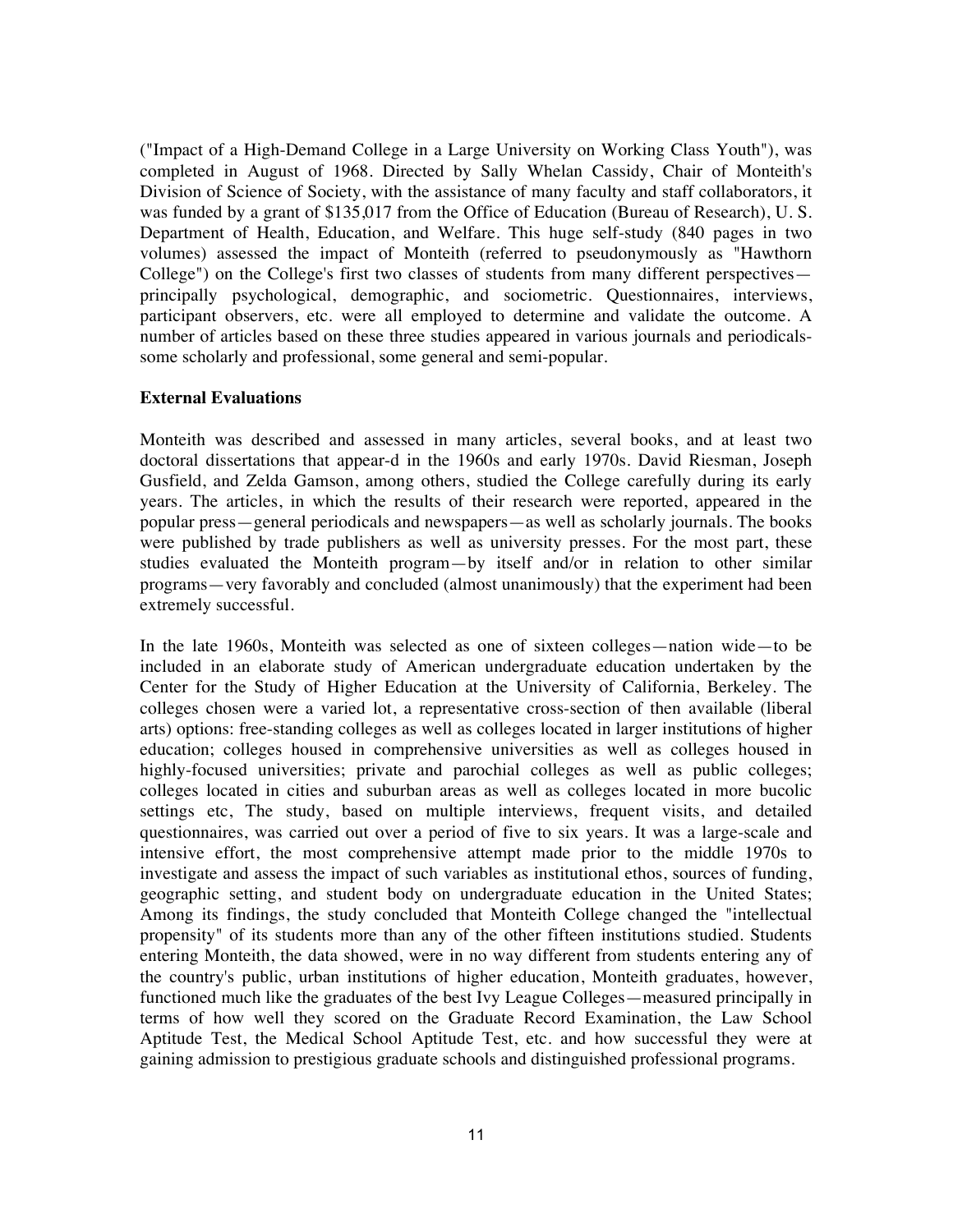#### **The Monteith Phase-Out: Spring-Fall, 1975**

The history of Monteith College was an enigmatic one. As previously noted, much of the philosophy and many of the ideas central to the Monteith program emerged from a debate about general education that took place in the College of Liberal Arts during the mid-1950s. When, however, a modest change in College Group Requirements was proposed and rejected by the faculty, proponents of more extensive reform responded by developing a comprehensive plan of general education, one that contained many of the features subsequently incorporated in the Monteith program. This plan, developed and reformulated as a proposal, was submitted to and funded by the Ford Foundation.

Faculty opinion regarding general education was so conservative and faculty opposition to Monteith so intense in the late 1950s that the very idea of a "Monteith" was repugnant to many—even after the Ford Grant had been awarded and funding was assured. Indeed, a substantial number of Wayne State faculty members and administrators remained overtly hostile to Monteith throughout its history and availed themselves of every opportunity to denigrate the "hippy" College and to cast aspersions on the "dubious" quality of its "flaky" faculty. Reasonable differences of opinion and legitimate philosophical disagreements were always welcomed; they could be discussed and debated by colleagues who espoused differing points of view. But no amount of evidence, however persuasive and conclusive, proved sufficient to counter the petty, emotionally based hostility of some. And many of the unsubstantiated charges and vicious canards leveled at Monteith in 1958 were still being repeated, unchanged, in 1975.

In the mid-1970s, the Michigan economy and (consequently) the Wayne State budget were both experiencing serious difficulty. Every effort was made—at the State and University levels—to cut spending, and President George Gullen, complying with a mandate to economize, proposed eliminating Monteith (an entire college) by merging it with the recently formed College of Lifelong Learning. By so doing, he argued, substantial savings would be realized. An initial attempt to do away with Monteith was made during June of 1975 when the President moved to implement his proposal budgetarily. But eliminating an entire college by administrative fiat, without first conducting a peer review of its academic program, was antithetical to the entire faculty—even to those who opposed Monteith. Regional and national opposition grew as details of the proposed action were circulated by the news media. Rather quickly, the administration bowed to the will of the academic community and withdrew its proposal. It did not, however, abandon its plan; it merely changed tactics by requesting the University Council (now the Academic Senate) to review Monteith with an eye to eliminating it.

The Curriculum and Instruction Committee (C&I) of the University Council, chaired by Professor Sol Rossman, was assigned the task of reviewing Monteith. During the late spring and throughout the entire summer of 1975, an ad hoc subcommittee of C&I investigated the College: vast numbers of documents were requested and produced; meetings with Monteith faculty members and administrators were scheduled; and a number of general hearings were convened. By October, the sub-committee had finished its work. It concluded that Monteith should be phased out—basically on financial grounds—and forwarded its recommendation to the Council.

The future of Monteith College was hotly debated by the University Council and the University's Board of Governors during October, November, and December of 1975. The principal (public)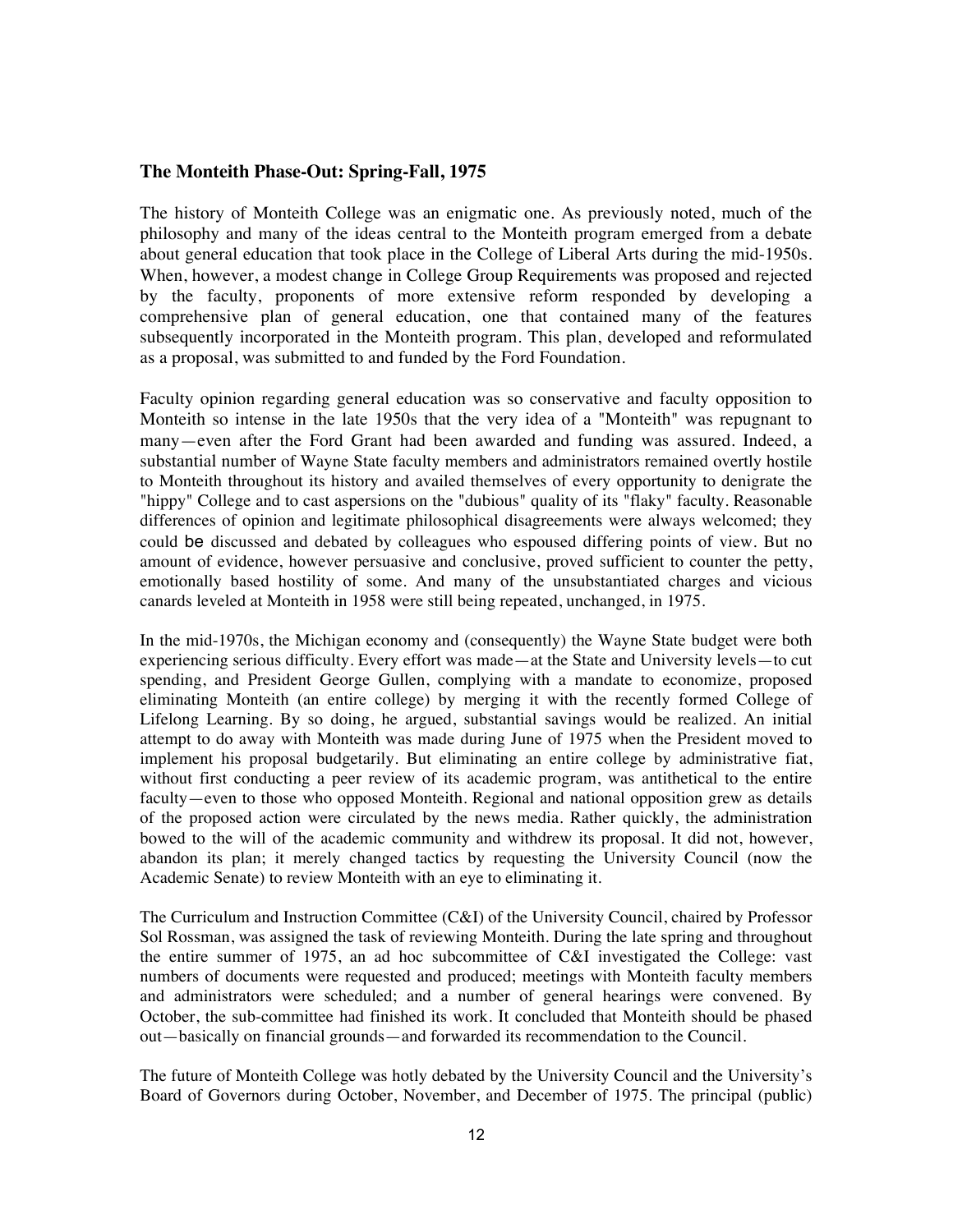argument supporting the recommendation to phase out the College was budgetary, but the savings to be realized were trivial. They were estimated—by the administration-—at about \$200,000. They were estimated—by others—at considerably less. (The Monteith budget, at that time, amounted to less than one percent of the University's total budget.) Other arguments—most of them spurious or irrelevant and all considerably less germane—proved more persuasive in convincing many members of the Council to favor the proposed phase-out. The major problem was ignorance: very few Council members made a significant effort to understand what Monteith was and what Monteith did. Close behind was latent animus—largely unchanged since 1958—and widespread misinformation, some disseminated innocently but much spread maliciously.

Another issue that had something of an impact on the Monteith phase-out was the establishment of the Weekend College Program (recently renamed the Interdisciplinary Program). Several years earlier (during AY 1973–74), Professors Sara Leopold and Alfred Stern had formulated a proposal for a Monteith weekend college program. Monteith would develop the curriculum, one based on the history of ideas used as an "intellectual framework necessary to cope rationally with the complexities of modern existence"; the Division of Urban Extension (forerunner of the College of Lifelong Learning) would provide logistic support. With the endorsement of the appropriate College bodies, and supported by Dean Yates Hafner of Monteith and Dean Ben Jordan of Urban Extension, the Leopold-Stern proposal was forwarded to Ronald Haughton, Vice President for Urban Affairs. Haughton approved the proposal but imposed a number of conditions that Hafner, Stern, and Leopold felt would destroy the intellectual integrity and viability of their proposal.

Soon thereafter, Professor Otto Feinstein, also a Monteith faculty member, developed an entirely different proposal for a weekend college program, one that he took directly to Dean Jordan. The Feinstein proposal, supported by Jordan, became the basis for the Weekend College Program, a program ultimately established (1974), housed in, and controlled by the College of Lifelong Learning, not Monteith. Disagreement over the design and location of the Program, and President Gullen's perception that Monteith—at some point in the extended, overlapping, and convoluted negotiations associated with the Program's birth—had been unwilling to assume responsibility for it, may also have played an adverse role in determining the College's fate.

Be this as it may, the debate was rancorous and acrimonious. Though the quality of Monteith was never challenged—indeed, it was consistently reaffirmed—support for phasing out the College grew as the debate progressed. The Administration's fiscal argument exacted its toll, but fiction parading as fact proved far more damaging. While Monteith's cost per credit hour was indeed substantially higher than that of other undergraduate programs at the University, cynical innuendos and outright lies about the College, its faculty, and its students—all documentably false—were shamelessly paraded as fact. The College's elected representatives to the Council (Sara Leopold and Martin Herman) responded to all of these charges and refuted them one by one. Eventually, it was proposed that Monteith be permitted to continue, with the proviso that its cost per credit hour be brought into line with that of other undergraduate programs at the University. The Council failed to support this reasonable alternative and eventually voted to eliminate Monteith—despite repeated assertions by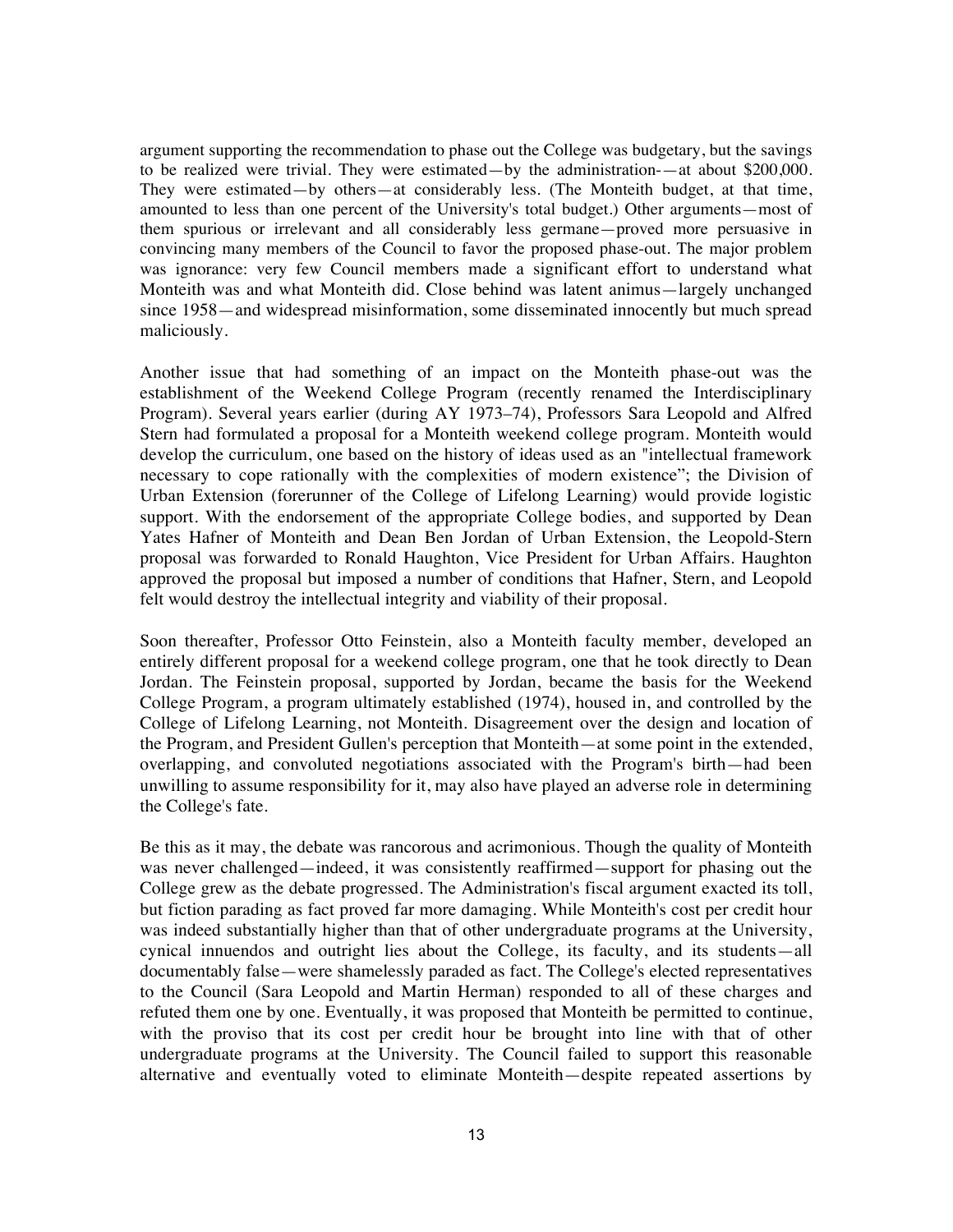members of the Council that the College had succeeded brilliantly in carrying out its mandate and in so doing had amassed a remarkable record of academic achievement.

In December of 1975, the Board of Governors voted to phase out Monteith. The College was permitted to recruit and admit students for AY 1976–77—but none thereafter—and was authorized to award Monteith degrees only until the spring of 1981. The possible reassignment of tenured and non-tenured members of the College's faculty and staff to other units of the University, it was agreed, would be negotiated between Monteith and the Provost's Office. Adequate budgetary support would be provided so that all students who had opted for a "Monteith education" would be given the opportunity to complete one and to earn their degrees in the College-provided they did so by the spring of 1981.

The Winter Quarter of 1976 was a tumultuous one. Members of the Monteith faculty and student body had fought hard for their College, and many felt betrayed by the University—not only because the College was to be phased out, but largely because the debate had been so brutal and caustic. Emotions ran high. Unwarranted acts were committed, and unfortunate statements were uttered by faculty members as well as students. Yates Hafner, Dean of Monteith, was particularly distraught: he felt, with justification, that the administration had misled him and that the College had not been given a fair hearing. A group of students recruited a distinguished attorney, a Monteith alumnus, to represent the College in a legal battle that they proposed to wage with the University; Faculty and students, for example, very much wanted a "dean" to head the College and to represent it during the phase-out period; the President was equally determined to appoint only an "administrator"—no one with the title of dean—to serve in that capacity. After weeks of wrangling, the administration conceded and agreed to appoint an acting dean.

Shortly before the end of the Winter Quarter, I was approached by President Gullen and asked to serve as acting dean of Monteith—probably because I was one of the few Monteithers still on speaking terms with students, faculty members, and the administration. I reluctantly accepted the position, wryly observing that being appointed the dean of an already phased-out college must certainly be the ultimate in academic terminal appointments. It was definitely a job with a negative growth potential. The acting deanship, however, was no ceremonial appointment, and two important matters kept me very busy for the next several years: (1) seeing to the futures of some thirty five or so Monteith faculty and staff members; and (2) seeing that the approximately 700 students who remained in the College received the type of undergraduate education that they had chosen.

I conclude this account of a very unhappy event with a rather odd postscript, a droll footnote describing an incident that took place almost a year later. Zelda Gamson, a professor at the University of Michigan's Center for Higher Education and an old acquaintance of mine, phoned me in October of 1976 and asked if the wounds inflicted during the "Phase-Out Battle" had healed sufficiently for me to feel comfortable describing and analyzing the phase-out of Monteith for a seminar (dealing with the administration of higher education) that she was teaching that term. She wanted her students to hear a "view from the dean's office." I owned that the scar tissue had grown quite thick and accepted her invitation.

I had known Zelda for many years. She had been a graduate student at Harvard in the early 1960s and had written her doctoral dissertation—"Social Control and Modification: A Study of Responses to Students in a Small Nonresidential College" (Harvard, 1965)—under the direction of David Riesman, the distinguished sociologist. Her research dealt, in part, with the genesis and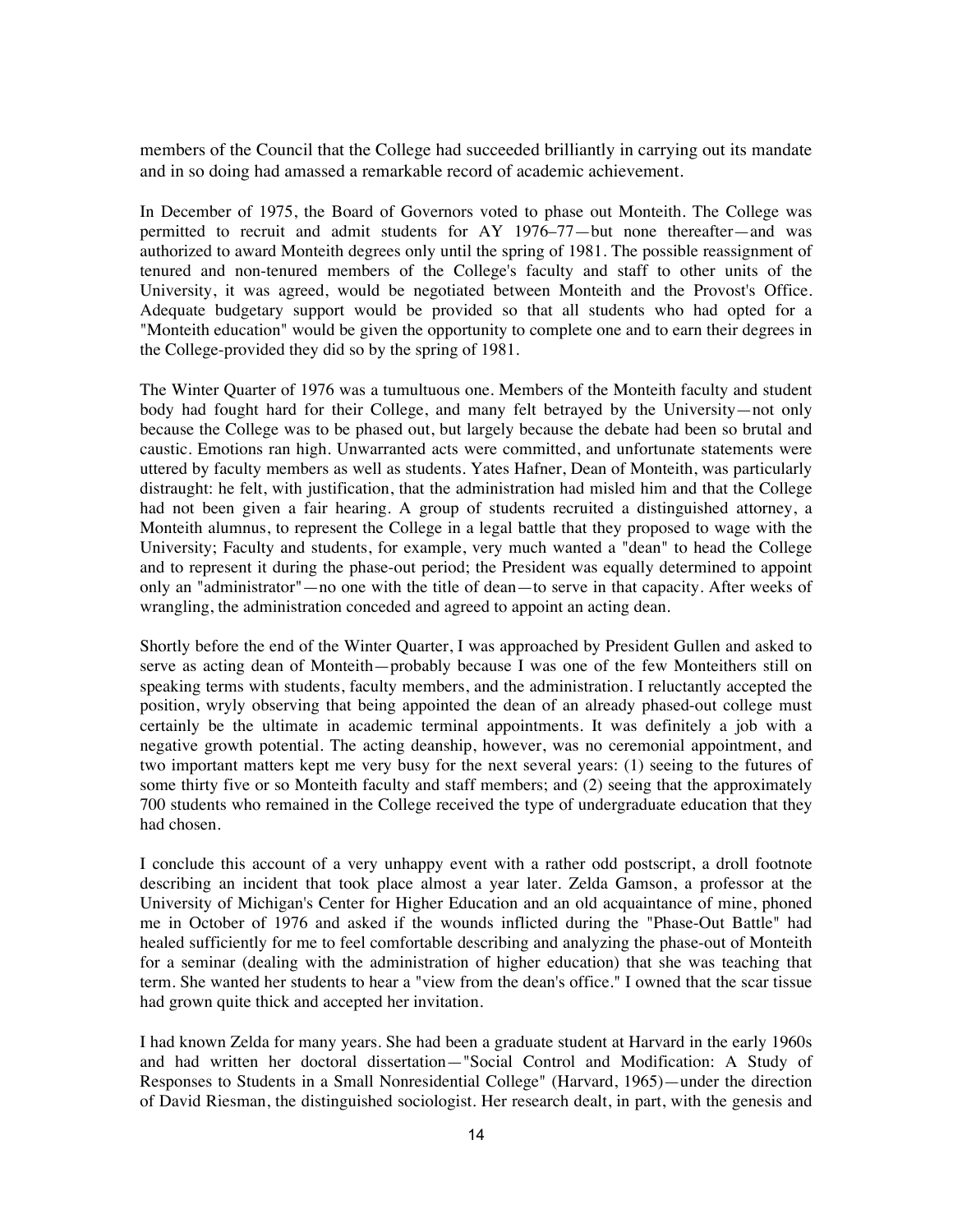early years of Monteith, and I had spent many hours (during the early '60s) being interviewed by her and talking into her tape recorder. Subsequent to receiving her doctorate, she and Riesman collaborated on a book and a number of articles about Monteith. Riesman himself remained a firm supporter and staunch friend of Monteith to the end. During the phase-out debate, he wrote several letters urging the University not to discontinue the College and even offered to address the University Council and/or the Board of Governors directly if we felt that a personal appearance by him would be helpful. My visit to Zelda's seminar took place on a cold but pleasant November afternoon. As I entered the classroom, a familiar face greeted me. Marie Draper Dykes, who had been an intern in the Provost's Office during the Monteith debate, was completing a doctorate in the administration of higher education at the University of Michigan and was a student in the class. My "view from the dean's office" was, consequently, tempered by the knowledge that at least one member of the audience had close ties to the opposition.

As in the beginning, so in the end. At least two doctoral dissertations (of which I am aware) were written about the phase-out of Monteith College. Between 1976 and 1981, I spent countless days being interviewed by doctoral students (and others) interested in documenting the sad demise of a noble and noteworthy experiment in undergraduate education.

#### **The Department of Humanities: 1958–76**

The history of the Humanities Department parallels that of Monteith College in an almost eerie way. Although the two units were completely separate entities, at least until 1976, both shared several significant characteristics: an interdisciplinary and comparative approach to subject matter; a keen interest in general education; carefully-structured and coherent curricula; skillfully-developed courses; and highly-gifted faculty members, almost all of whom were versatile and effective teachers. They also shared an unhappy destiny, one brought about by institutional unwillingness to value noteworthy but non-traditional academic achievement.

# **History**

In 1942, an interdisciplinary program in Humanities was formally established at Wayne State. The Program, housed in the College of Liberal Arts, was directed by the late Harold Basilius, then Chair of German and subsequently Director of the WSU Press. Undergraduate and graduate curricula, leading to undergraduate and graduate degrees, were developed and offered by the Program: the first undergraduate degrees were awarded in 1947, the first graduate degrees in 1949. From its inception, a number of the University's most distinguished faculty members helped shape the Program and participated in its development. James Gibb (Music), Ernst Scheyer (Art History), Herbert Schueller (Chair of English, later Director of the WSU Press), Raymond Hoekstra (Philosophy), Vera Dunham (Slavic), Jacques Salvan (French), and Bernard Goldman (Art History, later Director of the WSU Press) actively assisted in designing the Program's curricula and taught courses that served the Program's goals.

Sixteen years later (1958), the Program became a department. Its primary mission was to continue offering the innovative curricula and courses in interdisciplinary humanistic studies and comparative arts that it had provided since its inception. The Department's curricula and courses were aimed primarily at those interested in transcending the boundaries that traditionally separated the arts and humanistic disciplines from each other. Most students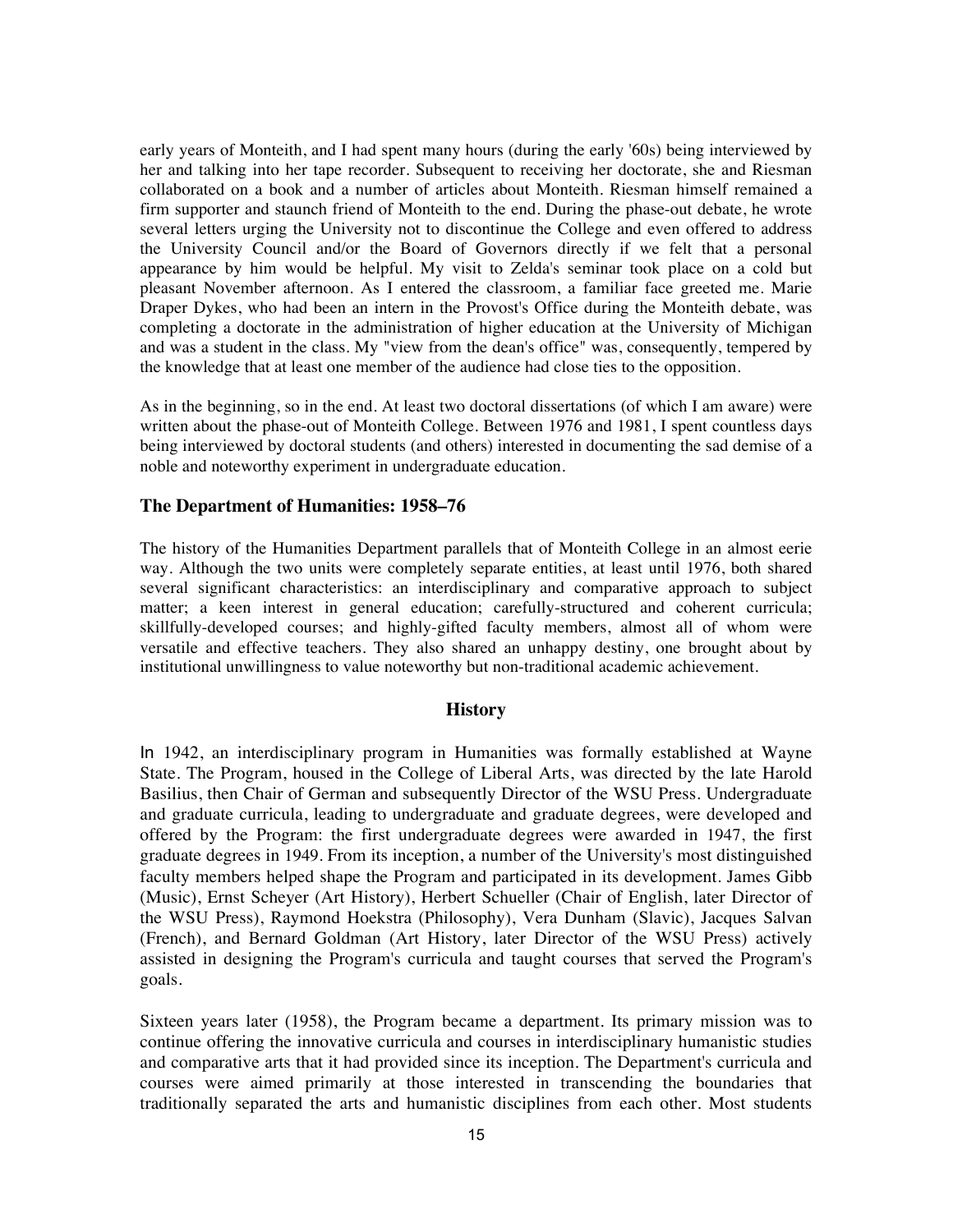who enrolled in courses offered by Humanities did so to satisfy a College Group Requirement. Quite a few, however, chose to major in Humanities—or even to seek a master's degree in Humanities—and the number of undergraduate and graduate degrees awarded by the Department between 1947 and 1975 increased steadily.

During the fall of 1974, the viability of Humanities became an issue when serious questions were raised concerning the Department's curricula and staffing practices. The Dean of Liberal Arts (Martin Steams) and the Liberal Arts Faculty Council responded by appointing an ad hoc committee of senior faculty members to investigate these matters. A lengthy review of Humanities ensued. Conducted over a two-year period, during the academic years 1974–76, the review identified curricular weaknesses and staffing deficiencies that threatened the Department's academic integrity. (The ad hoc review committee was convened in November of 1974. Its initial findings were reported to the Dean of Liberal Arts in the spring of 1975 and placed before the College's Faculty Council on October 15, 1975.) An extended and rancorous debate concerning the Department's future followed. It lasted for the better part of six months. By the late fall of 1975 and early winter of 1976, sentiment in favor of eliminating the department seemed to be growing.

Simultaneously, the debate that led to the phase-out of Monteith College (begun in the Spring of 1975 and concluded in December of 1975) was taking place elsewhere in the University. Though the two debates coincided chronologically, they were, in fact, completely separate issues, and were conducted in totally different venues: the proposed phase-out of Monteith, a University matter, was considered by the University Council and the University's Board of Governors; the review of Humanities, a College matter, was conducted by the Dean of Liberal Arts and the College's Faculty Council. Nevertheless, the phase-out of Monteith did, in fact, have a direct—albeit an unanticipated—impact on the review of Humanities: to the surprise of many, but pursuant to recommendations made by the Liberal Arts Faculty Council (January 21 and February 11, 1976), it was decided that nine full-time faculty members from Monteith College's Division of Humanistic Studies would be transferred to the Department of Humanities with a mandate to revitalize the Department's undergraduate curriculum. (Five faculty members were transferred immediately; the rest would be transferred over the next several years. Specific timetables were to be determined by coordinating the phase-out of Monteith with the revitalization of Humanities.) A detailed prescription for revising the graduate program was also provided by the Faculty Council.

In the Fall of 1976, the Department of Humanities was substantially reorganized. Its undergraduate curriculum was reshaped—as promised—to embody the philosophy that had proven so successful and effective at Monteith. **In** the process, it became more coherent and more rigorous, thus addressing two of the major issues raised by the ad hoc review committee. With the addition of nine full-time faculty members, staffing became more stable, and Humanities was no longer forced to staff an inordinate number of sections with part-time faculty members. The graduate program (Master of Arts in Humanities) had been temporarily suspended pending revisions that would incorporate the changes mandated by the Faculty Council. In the late 1970s and early 1980s, steps were taken (on three separate occasions) by several College-wide committees to craft a graduate program in Humanities and/or Comparative Arts consistent with the prescription provided by the Faculty Council. None of the proposals developed by the College (not the Department) passed muster with the Graduate Council.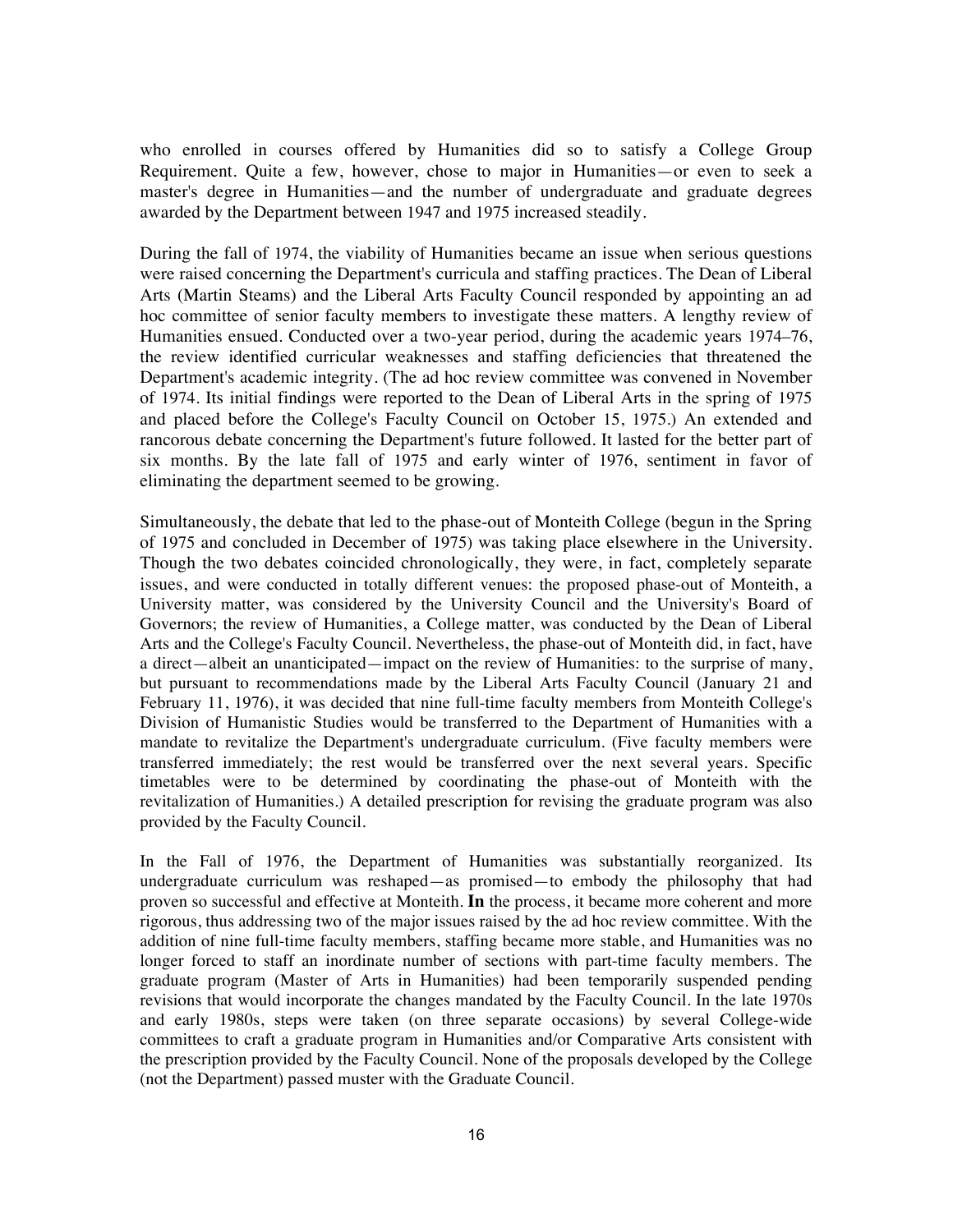#### **Philosophy**

Interdisciplinarity and comparative methodologies are the hallmarks that define both teaching and scholarly activity in Humanities. Conventional disciplines deal with materials related to a common body of subject matter. Humanities deals with the different ways in which experience underlies all of the arts and humanistic disciplines and investigates, rigorously and systematically, how the various arts and humanistic disciplines relate to each other. To do so, it draws upon materials—books, poems, paintings, musical compositions—in which expressions of human values and manifestations of the human spirit are central and explores how (by what means) experience may be embodied in such works. It identifies qualities shared by all of the arts and humanistic disciplines, and it identifies qualities unique to each—those on which traditional disciplines appropriately focus attention. History, philosophy, literature, language, and the arts provide the repository from which clusters of works are drawn, juxtaposed, and studied for the purpose of revealing connections, While the uniqueness of Humanities is rightly associated with the interdisciplinary connections to which it invites attention and the comparative links that it systematically explores, it simultaneously respects the integrity of all works studied and recognizes each as the product of a traditional discipline. Viewed from the perspective of methodology, rather than that of subject-matter, Humanities is, in fact, an ancient and venerable discipline—even a conventional one.

### **Curriculum**

At every level of its curriculum (introductory through advanced), the primary objective of Humanities remains constant: to examine and probe possible inter-relationships among those constructs of human experience that collectively constitute the arts and humanities. Comparisons are made from topical/theoretical perspectives as well as from chronological/historical perspectives. Each course and every course sequence is designed to provide a broad and coherent overview, one consistent with the materials selected and the student population addressed: those who elect courses in Humanities to satisfy a general education requirement—by far the largest number; those who take courses in Humanities as electives; and those who choose to major in Humanities—a small but exceptionally able group of students, almost all of whom apply and are admitted to distinguished graduate programs or prestigious professional schools.

Philosophically, the Humanities curriculum is based on the belief that candidates for degrees in interdisciplinary humanistic studies and comparative arts should command three different kinds of ability and knowledge: (1) well-developed skills of analyzing, criticizing, interpreting, and evaluating primary materials drawn from several different disciplines; (2) a sophisticated understanding of the different ways in which disparate materials may be rigorously examined and systematically compared across conventional disciplinary boundaries; and (3) an adequate grounding in the subject matter and methodologies of at least one conventional discipline, a grounding that is both broadened and deepened by an understanding of how materials from that discipline relate to those drawn from its sister disciplines, Practically, the curriculum demonstrates the two most significant forms of interdisciplinary relatedness: (1) the topical and/or theoretical inter-connectedness of problems and practices common to all of the arts and humanistic disciplines; and (2) interconnectedness associated with commonalities occurring among the arts and humanistic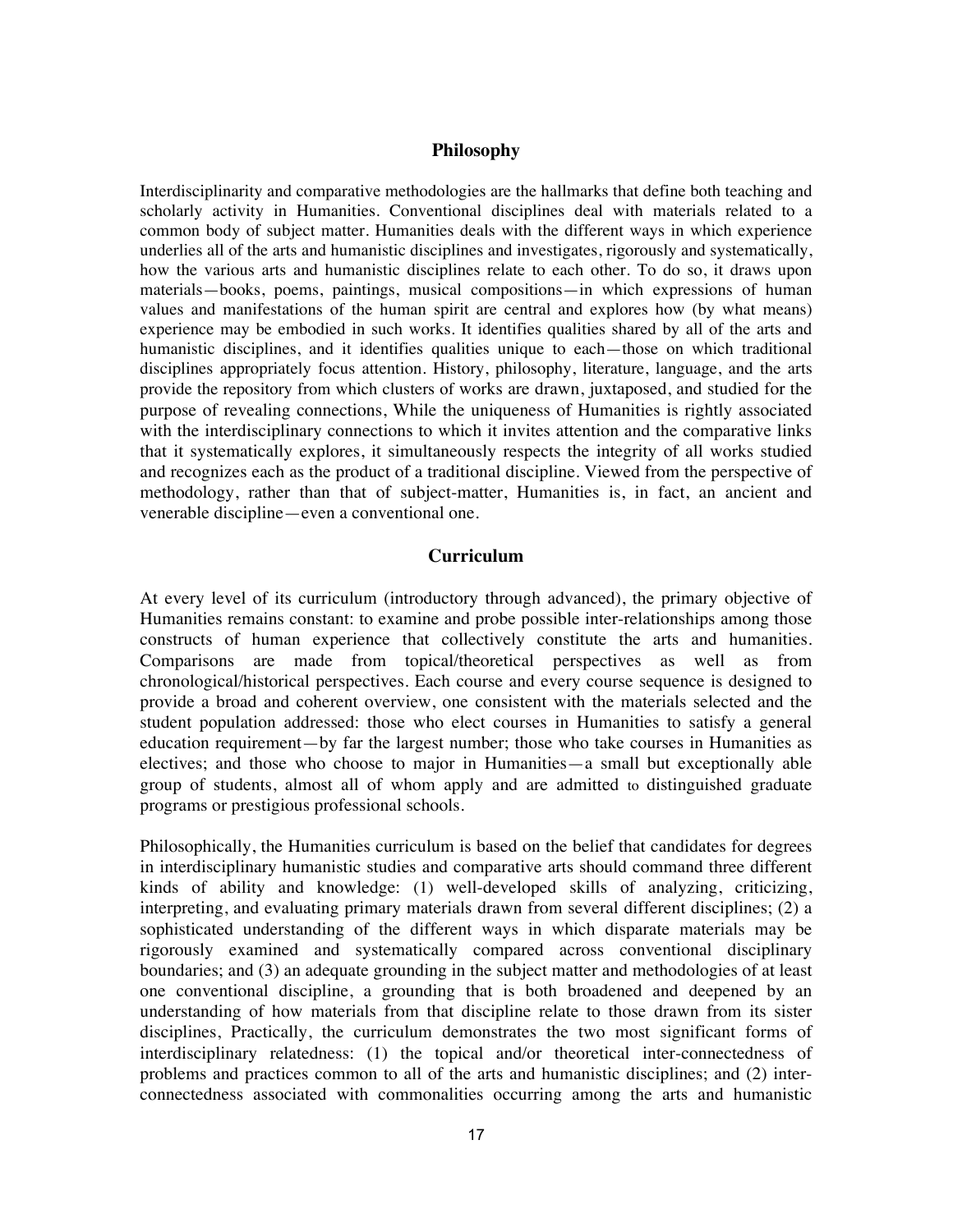disciplines of a single historical period or cultural epoch. Course work taken outside of the Department (in anyone of three stipulated options) insures adequate command of problems and inquiries associated with the subject matter of at least one specific discipline, period, or area.

The soundly-conceived and clearly-articulated undergraduate curriculum in Humanities promotes a disciplined development of the verbal, perceptual, and intellectual skills needed to assess experience, perceive the connections that link the arts and humanistic disciplines, and analyze the intellectual-imaginative products of past and present. It is philosophically consistent and suitably embodied in courses whose content, purpose, and function have been carefully considered in light of these goals. By concentrating on interdisciplinary and comparative approaches, Humanities illuminates connections rarely addressed systematically by conventional disciplines and consequently pursues areas of inquiry frequently overlooked or marginalized. And this approach is characteristic of courses designed principally for nonmajors as well as those designed principally for majors.

Humanities clearly has a special interest in general education: the vast majority of students who take courses in Humanities do so to satisfy a University-wide General Education Requirement or a College-wide Group Requirement, and ten different Humanities courses have been approved for three different Group Requirements and one Competency. As a major purveyor of general education, the Humanities faculty willingly accepts the challenge of developing and teaching intellectually sound, skillfully crafted, and broadly appealing introductory-level courses. Engaging the imagination of a student population enrolled in courses that it perceives to be "required," and doing so in an academically sound and effective way, is not an easy task. That the faculty has succeeded so well is a noteworthy achievement and a tribute to its commitment. The ultimate goal of the Department/Program is a lofty one: to make the general-education courses offered by Humanities among the best available anywhere. By many accounts, notably those offered by several sets of distinguished external evaluators, the goal was reached.

# **The Adamany Years: 1982–95**

When David Adamany arrived at Wayne State in the spring of 1982, the State of Michigan was just beginning to emerge from a serious economic recession. The University, however, was still suffering from the significant budget cuts imposed during the late '70s and early '80s. In attempting to deal with the diminished resources of those years, it had amassed a significant debt, the precise amount of which is still disputed, and its physical plant had fallen into a state of substantial disrepair. Responding to these conditions, President Adamany proved both lucky and smart: lucky in the sense that his at1ival coincided with an upturn in the state's economy; smart in that he made some astute (and daring) political endorsements of James Blanchard, and several years later, of state legislators in the metropolitan Detroit area who faced recall votes—when prudence would have dictated restraint. Such bold and decisive actions were not soon forgotten, and the University and its President found themselves well positioned with those in political power through the remainder of the '80s and on into the early '90s.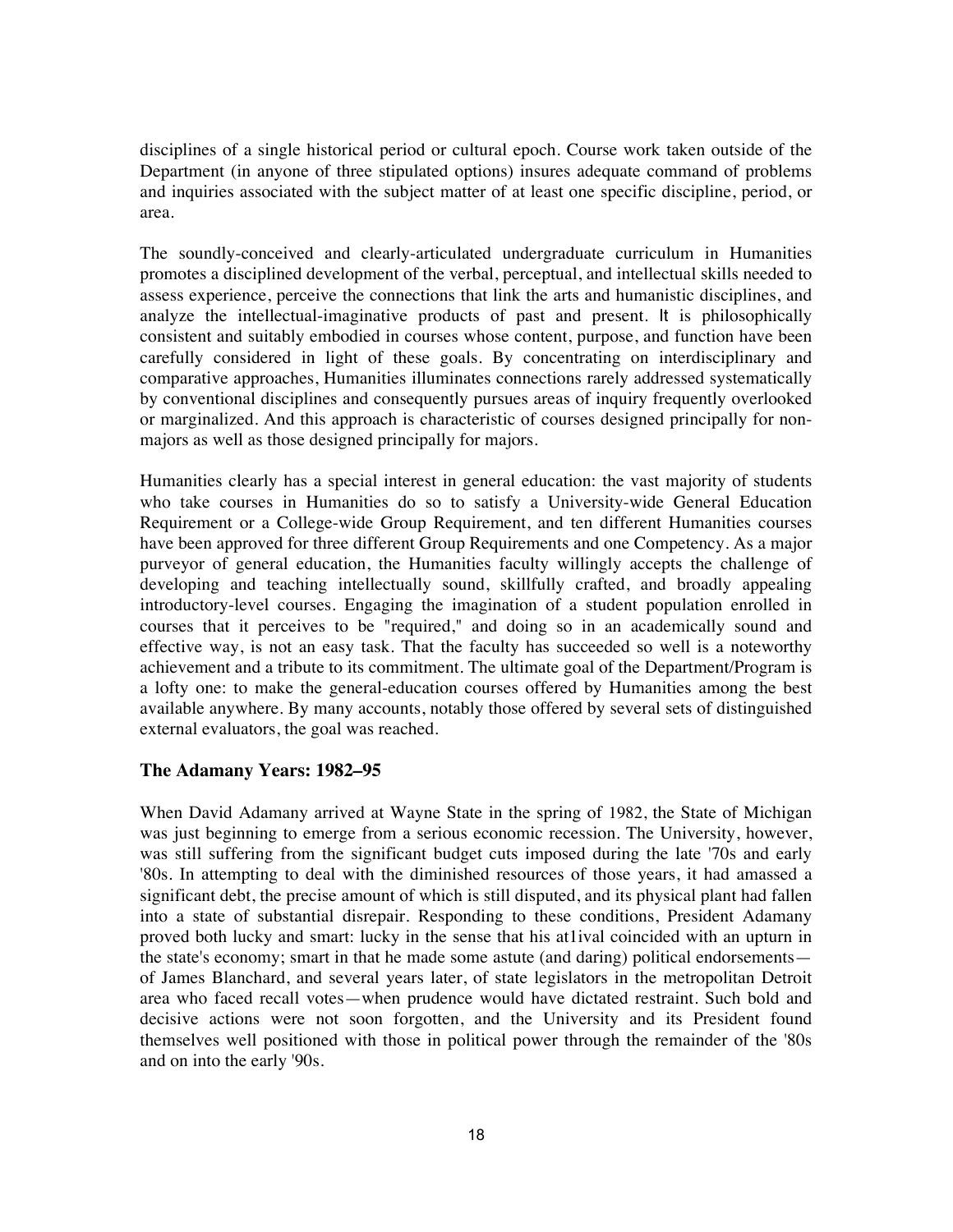During the first few months of his presidency, even before his inauguration had officially taken place, David Adamany articulated his goals for the University in minute detail. In a lengthy *Agenda for the University—*written and circulated in the early fall of 1982 but not widely disseminated until December—and in a series of public addresses associated with his formal inauguration, he clearly and unequivocally set forth his position on a wide range of issues facing Wayne State. From resource management to institutional organization, from general education to professional training, from physical plant and infra-structure to educational mission, he stated his views and provided a detailed list of actions that he proposed to implement. At the time, these statements and proposed actions were interpreted by many as rhetorical posturing, as the dramatic gesture of a new president intent on staking out clearly-defined positions before having to address (pragmatically) the serious problems faced by his administration. Viewed retrospectively, however, the *Agenda* and its companion pieces read like blueprints for action.

A hard-working, energetic, talented, and complex man, David Adamany has labored tirelessly on behalf of Wayne State. Facing outward, he has been extremely effective (even brilliant) in representing the University—ceremonially and professionally—to a wide range of governmental and educational constituencies: local, regional, state, and national. (He has been less effective dealing with private constituencies.) Above all, he has succeeded in articulating the University's needs, as he sees them, to the Governor and the State Legislature. Facing inward; he has been less successful. Though he has worked ceaselessly to implement his vision of Wayne State, and to reshape the institution into an urban university that reflects his philosophy, a fair number of faculty members share neither his vision nor philosophy, and many more find his style of management uncongenial and inappropriate for an institution of higher education; it is too often adversarial rather than collegial. In this atmosphere of moderate to high tension and disagreement, it is instructive to note how a carefully crafted strategy—in the related areas of governance, institutional organization, and budgetary policy —can serve the ends of a strong and dominating central authority.

Under the Adamany administration, Wayne State has moved from being a highly federated institution, one in which considerable authority and responsibility were vested in its constituent colleges and schools, to a highly centralized institution, one in which deans have relatively little autonomy and are subject to a great deal of management from above. By and large, the professional schools and vocationally-oriented programs have fared well, while the entire liberal-arts enterprise (not merely the College of Liberal Arts) has suffered. The University's "comprehensive" College of Liberal Arts (sciences, social sciences, humanities, and the arts) has been reduced-—in stages—to the current "residual" College of Liberal Arts (social sciences and humanities). In November of 1984, the President proposed a sweeping reorganization of the University, one that—in the main—would have replaced the comprehensive College of Liberal Arts with a series of small, discipline-related colleges; other changes, less comprehensive in nature, were also proposed. The President's basic premise was opposed by many members of the faculty, even by some who stood to gain by its implementation, and the proposed reorganization was hotly debated by the University Council during the winter and spring of 1985. (However literally inaccurate, the metaphor of knowledge as an undivided entity proved to be a powerful argument in favor of retaining a comprehensive College.) When the debate concluded in late spring of 1985, Liberal Arts remained largely intact, but some important changes- endorsed by the faculty--did in fact take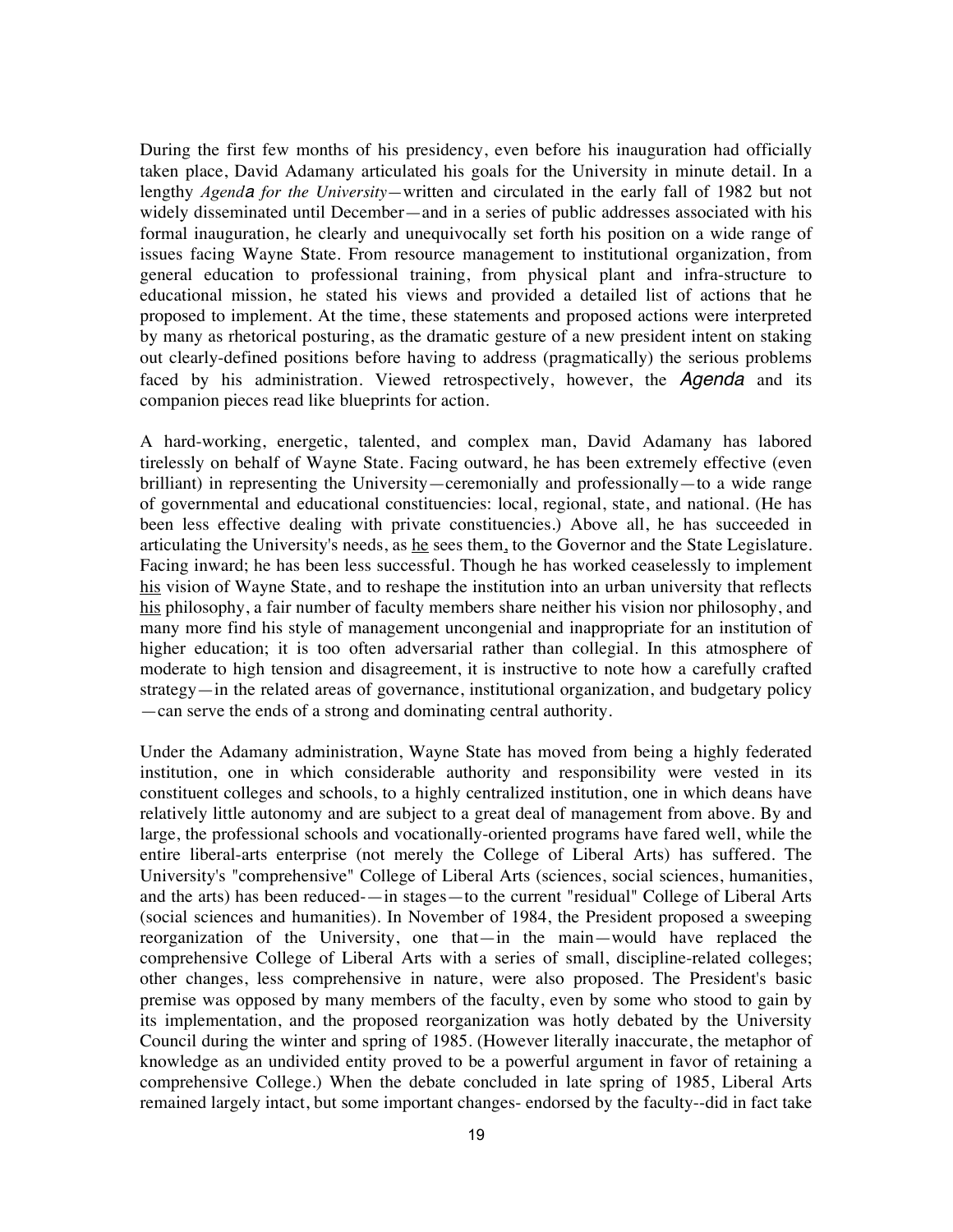place: a School of Fine and Performing Arts and a College of Urban, Labor and Metropolitan Affairs were created.

The notion of establishing an independent School of Fine and Performing Arts was not a new one; the issue had been raised and discussed—many times—since the days of Clarence Hilberry's presidency. It was not until the 1985 debate over President Adamany's proposal for comprehensive institutional reorganization, however, that a School of Fine and Performing Arts actually came into being. The School became home to Art, Music, and Theatre (all relocated from Liberal Arts) and Dance (moved from Physical Education). The College of Urban, Labor, and Metropolitan Affairs was to be organized like a research center or institute: aside from several distinguished labor professorships, it was to have no tenured faculty of its own; it would, instead, borrow faculty members—as needed—from the various colleges and schools to create teams of specialists competent to deal with research projects appropriate to the College's mission. Several year's later, Speech (including Journalism) was also moved from Liberal Arts to Fine and Performing Arts, and the School was renamed College of Fine, Performing and Communication Arts. In the fall of 1992, the process of reorganization, begun in the fall of 1984, was virtually completed when the sciences (Biological Sciences, Chemistry, Communication Disorders, Computer Science, Geology, Mathematics, Nutrition and Food Sciences, Physics, and Psychology) left the College of Liberal Arts to form a newly-created College of Science. The residual College of Liberal Arts was given the option of remaining a "College of Social Sciences and Humanities" or subdividing into a "College of Social Science" and a "College of Humanities." It chose the former, retaining the name—College of Liberal Arts.

With respect to budgetary policy and resource management, a well-developed system of formula funding was instituted by President Adamany in October of 1983. (Details of the system and its philosophical justification may be found in the narrative portions of the FY 1984 budget, the first budget for which President Adamany alone was responsible.) In 1982– 83, the fiscal health of the University was uncertain: the physical plant was in poor shape, and it was widely acknowledged that decisive action was needed if institutional well being was to be restored. But the method for managing resources proposed and implemented by the President at that time, one relentlessly pursued ever since, swung the pendulum too far in the opposite direction. It placed too much emphasis on credit hour targets and credit-hour production—mechanistically calculated and quantified in terms of academic-year-equated students (AYESs) and student/faculty ratios (SFRs)—and too little on qualitative measures and academic integrity. Indeed, the necessity of tempering formula funding with less quantifiable factors was acknowledged by the administration itself during the reaccreditation process conducted by the North Central Association in 1985 (1986 *Self-Study Report,* p. 94), but nothing, with the possible exception of the Enhancement Plan—proposed and implemented in FY 199G—has been done (formally) in the College of Liberal Arts to modify it.

In order to realize his objective of making Wayne State a nationally-recognized comprehensive research university of the first rank, albeit one with a special urban teaching and service mission, President Adamany adopted several different but related strategies: to favor research activities that promised to bring substantial amounts of extra-mural funding to the University; to support programs that could interact readily with the private sector (commerce and industry); and to highlight curricula (undergraduate as well as graduate) that emphasized professional and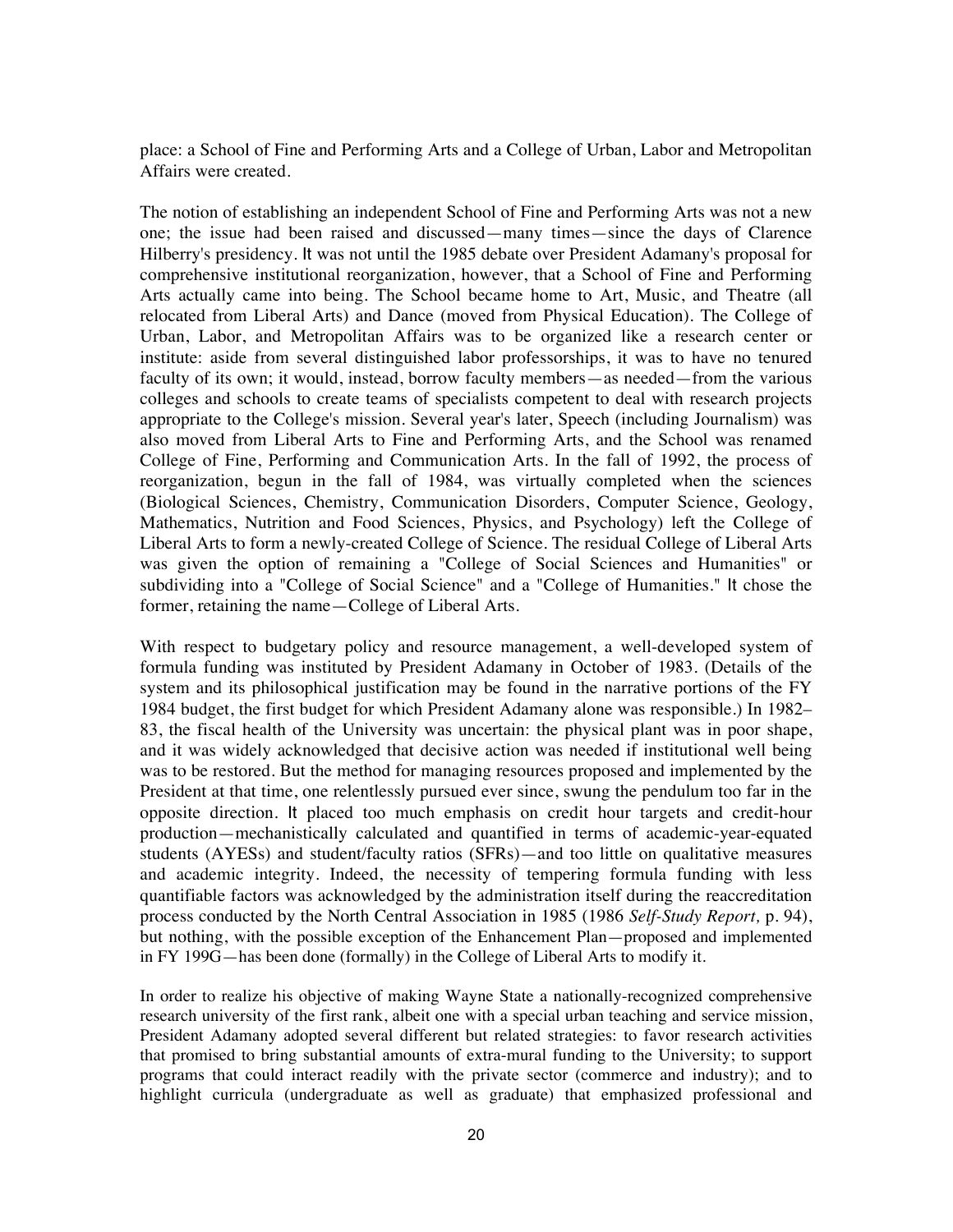vocational training. To achieve these objectives, it was necessary to favor some activities science (particularly applied science) and professional training—at the expense of others: namely, the social sciences and the humanistic disciplines.

Such an approach is predicated on the belief that the President's vision for the University truly addresses the needs of its student body, undergraduate as well as graduate. Since Wayne students —largely urban, working, commuting, part-time, older, and heterogeneous—are often the first in their families exposed to higher education, and since many (perhaps most) view a university degree principally as a means for achieving upward economic mobility, it assumes that they favor curricula with direct professional/vocational application and have little patience with or need for abstract, theoretical courses of study.

To implement such a philosophy, while simultaneously maintaining the intellectual cachet of a first-rate institution of higher education, it was necessary to create and mandate a University-wide program of general education, one which would assure that all undergraduates were equipped with a range of basic academic skills and exposed—at least at an introductory level—to the liberal arts broadly defined. In this context, such an arrangement tacitly assumes that some of the traditional disciplines, notably the social sciences and humanities, will be relegated to the role of service units, albeit important service units, of the University's General Education Program. Should faculty members in the social sciences and humanities compete successfully for grants, should they succeed in developing viable curricula which were professionally oriented, should they distinguish themselves by becoming outstanding scholars, and should they manage to attract a cadre of first-rate graduate students, that was all to the good. It did not, however, negate the fact that their primary function was to provide "service courses" and to do so at the lowest possible cost, a situation that has unfortunately resulted in an ever-increasing and inordinate share of the teaching load—particularly at the undergraduate level—being assigned to and assumed by lecturers, part-time faculty members, and teaching assistants. And this at a university which for decades took particular pride in proclaiming that most of its undergraduate courses, unlike those offered at many of its sister institutions, were taught by "regular" (tenured and tenure-track) members of the faculty "

#### **The President's Commission on General Education: 1983–85**

A central feature of President Adamany's *Agenda for the University* (Fall, 1982) was a call for establishing such a general-education program, one applicable to all students earning baccalaureate degrees at Wayne State University. Until 1982, general education at Wayne State had been left to the discretion of each baccalaureate-granting college and school, and- excepting the core curricula of Monteith and the Weekend College Program—had been specified in a series of group (distribution) requirements that varied widely in both form and content from college to college. In a series of public and semi-public statements—addresses to the academic community, appearances before the University Council, meetings with college faculty councils, etc.—President Adamany expressed his displeasure with the hodge podge of distribution requirements then in effect and urged that a coherent set of Universitywide general-education requirements be designed and implemented. With that objective in mind, he convened a Commission on General Education in December of 1983.

The Commission, chaired by John C. Roberts, Dean of the Law School, was asked to reexamine the various college/school group requirements and was charged with the task of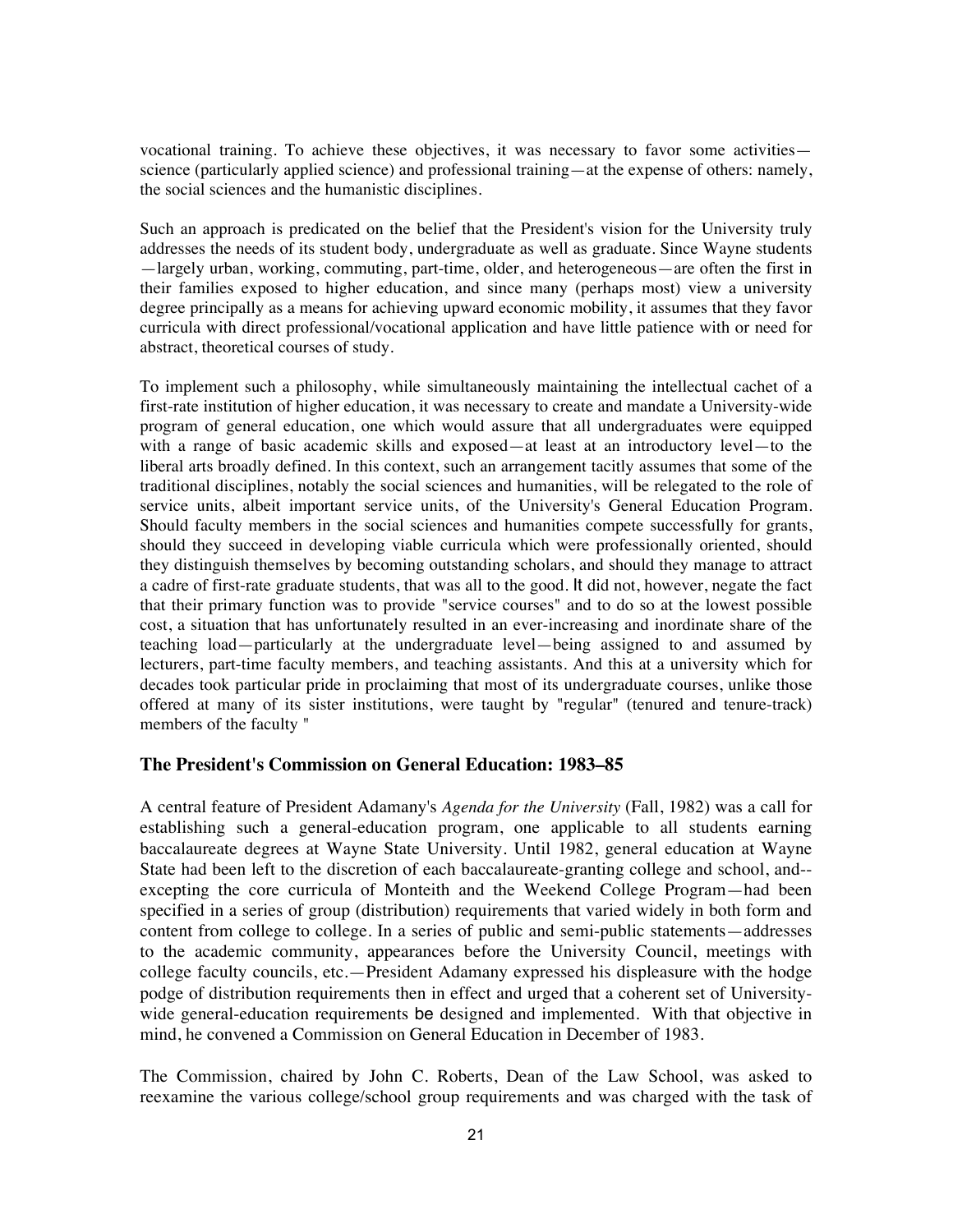proposing (in their place) a new and comprehensive general-education program to be required of all undergraduates at Wayne State. Sixteen faculty members and administrators (I among them), drawn proportionately from the University's colleges and schools, plus staff and two student representatives were appointed to the Commission. Appended to the letter of appointment addressed to each member of the Commission was a lengthy statement from the President outlining his suggested changes. The Commission was asked to consider the President's proposed changes, conduct hearings, and invite proposals from the academic community at large (local, regional, and national), but was urged to develop a set of recommendations based on its own research.

The Commission was convened in December of 1983 and discharged in November of 1984. During those eleven months, it met frequently—in subcommittees as well as in plenary sessions. Members were called upon to digest vast amounts of information and consider various (often conflicting) points of view: reams of documents were solicited and received from the various schools and colleges; open hearings—nineteen two-hour sessions at which thirty-six separate witnesses (deans, department chairs, faculty members, students) appeared —were held over a four-month period; and extensive use was made of prior and continuing efforts at curriculum reform proposed by several University-wide task forces and the faculty councils of the various colleges and schools. Work begun by the College of Liberal Arts in the late 1970s, for the purpose of redefining and refining its distribution requirements, proved particularly helpful, and the Commission drew heavily on documents developed initially by the Liberal Arts Faculty Council—particularly in the area of Group Requirements. All of the requirements eventually proposed by the Commission, however, were—of course reformulated and adapted to reflect the Commission's University-wide focus.

The University-wide General-Education Program, developed by the Commission and forwarded to President Adamany in November of 1984, was organized into three categories: (1) a set of fundamental competencies or basic skills that identified and specified the intellectual tools needed to address academic activity successfully; (2) a set of group requirements that defined the core subject matter with which all college graduates should be familiar'; and (3) additional requirements that did not fit neatly into either of the first two categories. The Program, endorsed—with some reservations—by Provost Walter S. Jones, was forwarded to the University Council for its consideration. The Council's Curriculum and Instruction Committee conducted a series of meetings and hearings, extending over a period of approximately six months, at which the Program was reviewed and somewhat modified. In the spring of 1986, these revised General-Education Requirements were endorsed by the University Council and, with several further modifications, adopted by the University's Board of Governors. This University-wide Program in General Education became effective for all entering first-year students in the fall of 1987. By the fall of 1991, it applied to all undergraduate students at Wayne State.

As an ardent and outspoken proponent of general education, as a member of the President's Commission on General Education, and as one who served on the first General Education Implementation Committee, I am frequently asked if the University Program is an ideal one. Of course it's not. Personally, I would have preferred a more integrated program: one that placed even greater emphasis on acquiring the basic skills of analysis, criticism, evaluation, and interpretation; and one that defined the basic body of knowledge to be mastered in a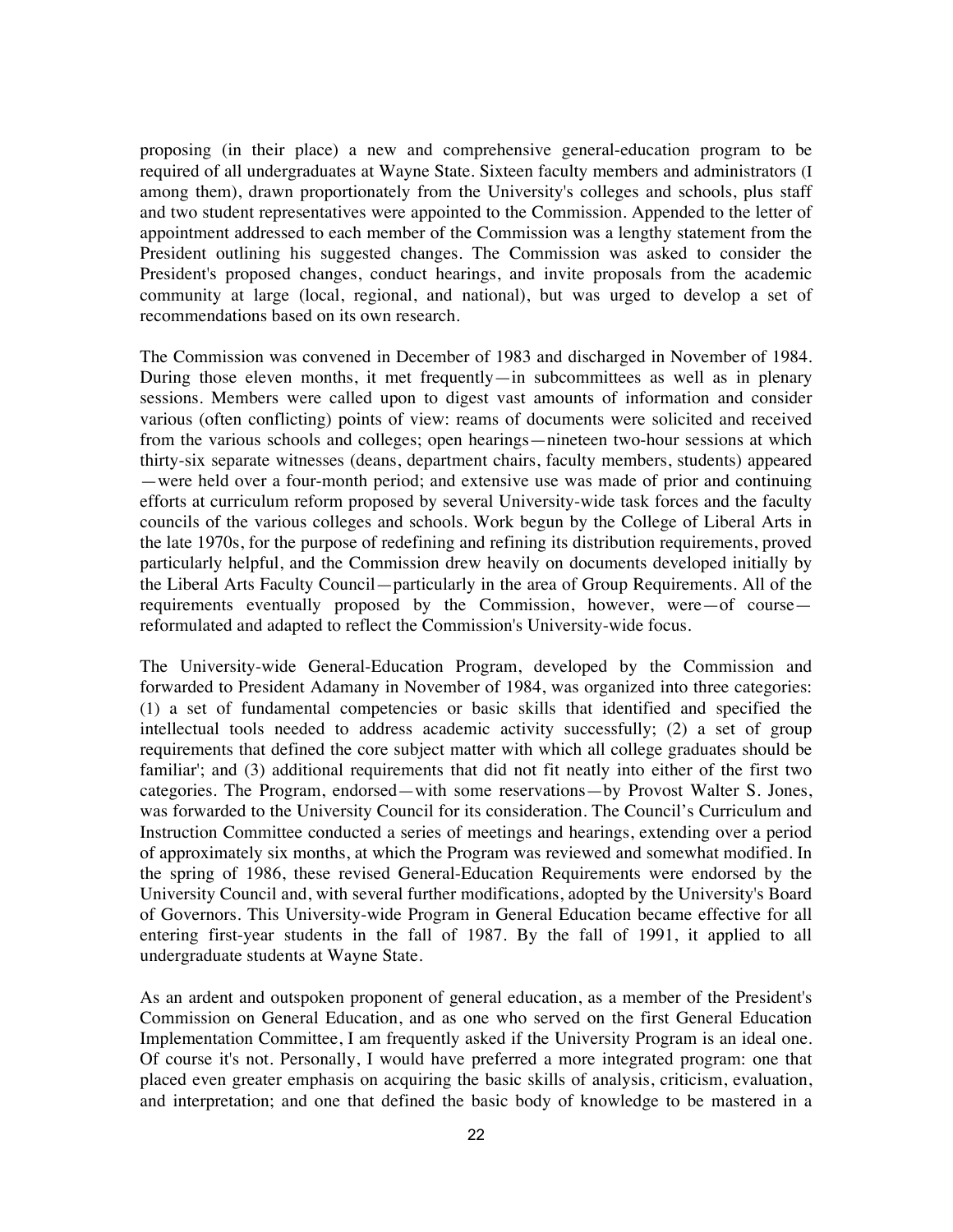more coherent, core-like fashion. Whenever the subject of general education is considered, however, there is one key question that must always be asked and answered before serious debate can begin: is the issue of general education to be considered apart from the budgets of those units (colleges and departments) that offer the courses? If the answer is yes, and it rarely is, then a genuinely philosophical debate can take place, and the likelihood of developing a consistent and suitable general-education program increases. If the answer is no, and it usually is, then a political process is underway, and the general-education program that emerges will, of necessity, be built on a foundation of political compromises. Now, political processes and political accommodations are not necessarily bad; like all processes, they can be well or poorly handled. At Wayne State, the general-education debate was political in nature, and the resulting requirements clearly embody a series of political compromises. Was the process well handled? Yes, I think so. I also believe that the current University-wide General-Education Requirements were the best obtainable under the conditions that prevailed when they were developed.

But general education is a perennial subject, one that resurfaces—in cyclic fashion—for periodic reconsideration. At some point, the issue will once again be joined at Wayne State. When it is, I hope that the debate will be philosophical, not political. And I hope that the participants will realize that no single general-education program can possibly meet the needs of all institutions. General-education programs, like institutional missions, vary. They must address a specific student population by tailoring a mix of competencies and distribution requirements to fit its particular needs,

# The **Department of Humanities: 1982–94**

In November of 1982, a Liberal Arts Planning Committee-—appointed by Interim Dean Wallace Williams to propose "rational" ways of dealing with the serious budgetary crisis then facing the College—issued its initial report. The report was wide-ranging and contained a number of suggestions, both general and specific, regarding ways in which the College could economize and more judiciously allocate its limited and diminishing resources. The Committee's report and the Dean's response to it were released and circulated together in January of 1983. Among the actions proposed by the Committee and supported by the Dean was a "phase out" of the Humanities Department. Subsequent discussion revealed that the Dean, in supporting this proposal, had construed the Committee's recommendation to mean a departmental freeze at the then current level and not an active phasing out of Humanities. In the Dean's own words: "For the present, the department is on hold."

In December of 1991, the central administration of the University decided that the Department of Humanities was to be "phased out by attrition." (Cf. Provost's Memo to File of November 1992, the final step in the Academic Review of Humanities that had taken place during the academic year 1990–91.) Despite the laudatory assessments of the Department and its faculty made by two sets of external evaluators (Elizabeth Coleman and James Redfield in 1985, Herman Sinaiko and Nancy Struever in 1991), the central administration concluded that an innovative department dedicated to interdisciplinary humanistic studies and comparative arts, regardless of its quality, could no longer be supported at Wayne State. (Neither the Liberal Arts Faculty Council nor the Academic Senate was ever consulted about the matter, and Professors Sinaiko and Streuver were incensed to learn—only at the time of their visit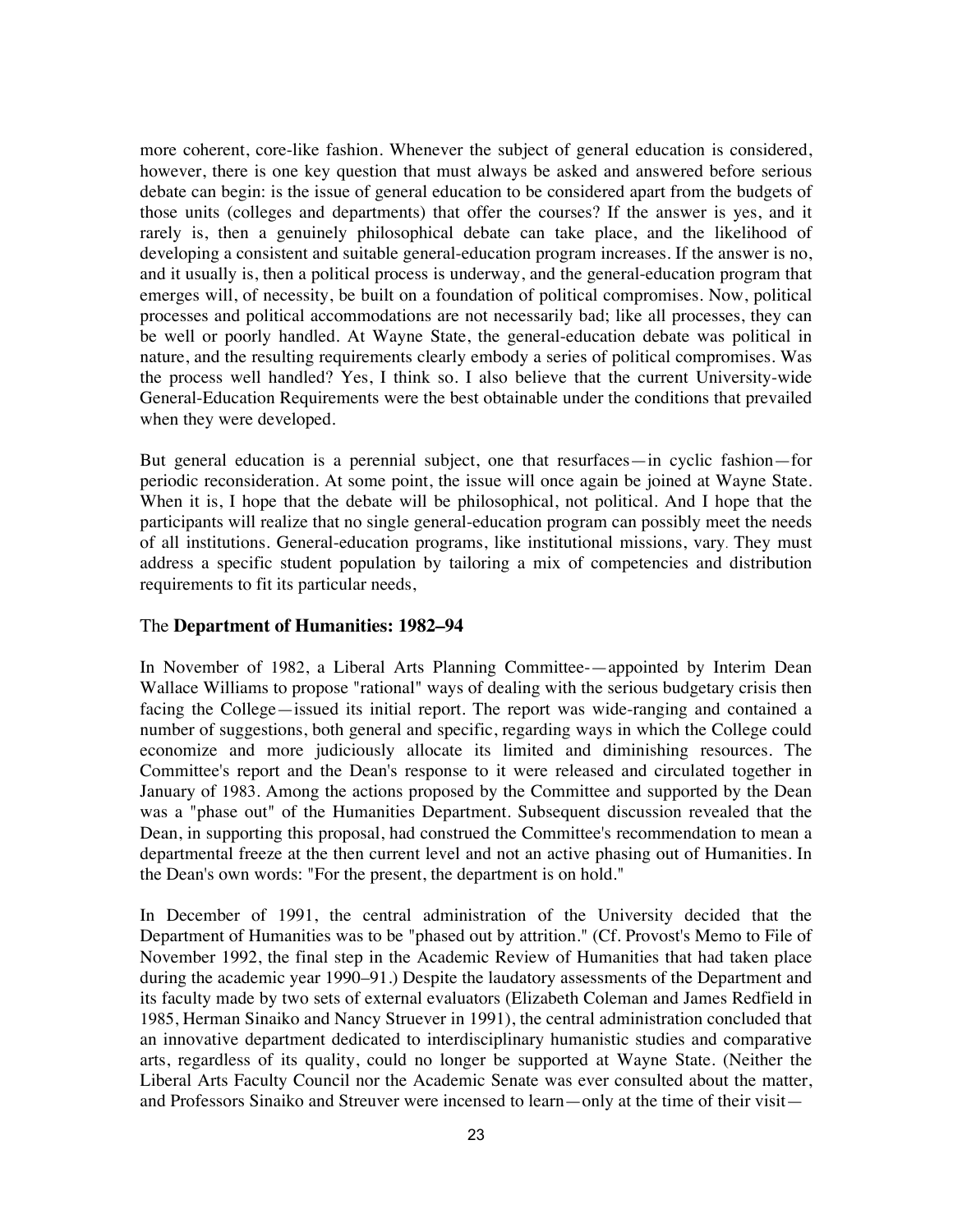that the decision to phase out Humanities had been made before either of them had been invited to serve as an external evaluator of the Department.) The decision to eliminate Humanities demonstrates how noteworthy, even exemplary, academic activity that is not highly valued—even if it is economically viable—can lose its budgetary support. Neither the excellence of Humanities (its curriculum and its courses) nor the calibre of its faculty (as teachers and scholars) was ever questioned or challenged, and the Department—even during periods of temporary enrollment declines—had always been a profitable (revenue-generating) unit, one that by University formula was consistently understaffed. Adding to the irony is the fact that the phase out of Humanities occurred at a time when the University's own evolving Strategic Plan called for emphasizing interdisciplinary and comparative studies.

In the fall of 1994, the Humanities Department was officially terminated by action of the University's Board of Governors, and the circle begun in 1942 was not only metaphorically completed but seemingly started all over again: a Humanities Program, offering eight or so of the Department's basic courses (all taught by members of the Humanities faculty), was created and housed in the History Department. (Both units and all participating faculty members had agreed to this merger.) Humanities ceased admitting majors and discontinued its undergraduate degree program with the understanding that all of the then enrolled Humanities majors would be given the opportunity to complete their degree requirements. Since a number of courses offered by Humanities are considered important components of the University's and College's General-Education Programs, courses in Humanities will continue to be scheduled indefinitely.

## **Welcome to Early Retirement: The End of a Roller-Coaster Career**

By most objective measures, my thirty-two year career at Wayne State has been a successful one. As an academic, I was tenured in my third year at the University, promoted to the rank of associate professor in my fourth, and to that of professor in my seventh, For nine years, I served in the dean's office of two different colleges—five as Acting Dean of Monteith and four as an Associate Dean of Liberal Arts—and for twenty-five years, I chaired a division (Humanistic Studies in Monteith) and/or a department (Humanities in Liberal Arts). On several occasions, these administrative appointments (as chair and/or dean) overlapped. I was elected to the University Council by my Monteith colleagues for two three-year terms, and to the Faculty Council of the College of Liberal Arts by my Liberal Arts colleagues for four consecutive three-year terms. The academic programs in which my divisional and/or departmental colleagues and J invested vast amounts of time and energy (Humanistic Studies in Monteith and Humanities in Liberal Arts) were all—by any reasonable standard academically strong. They were philosophically consistent, intellectually rigorous, and structurally sound. External evaluators and internal reviewers praised their quality, admired their elegance, and expressed high regard for the faculty members who had designed and taught them. Student evaluations consistently lauded their effectiveness and testified to the skill with which they were taught.

But objective measures can be misleading, and apparent success can mask deep-seated frustration. Today, not a single one of these programs remains intact. Despite a substantial body of data documenting their quality, and numerous evaluations (all undisputed) praising them as models of their kind, all have been phased out or are currently in the process of being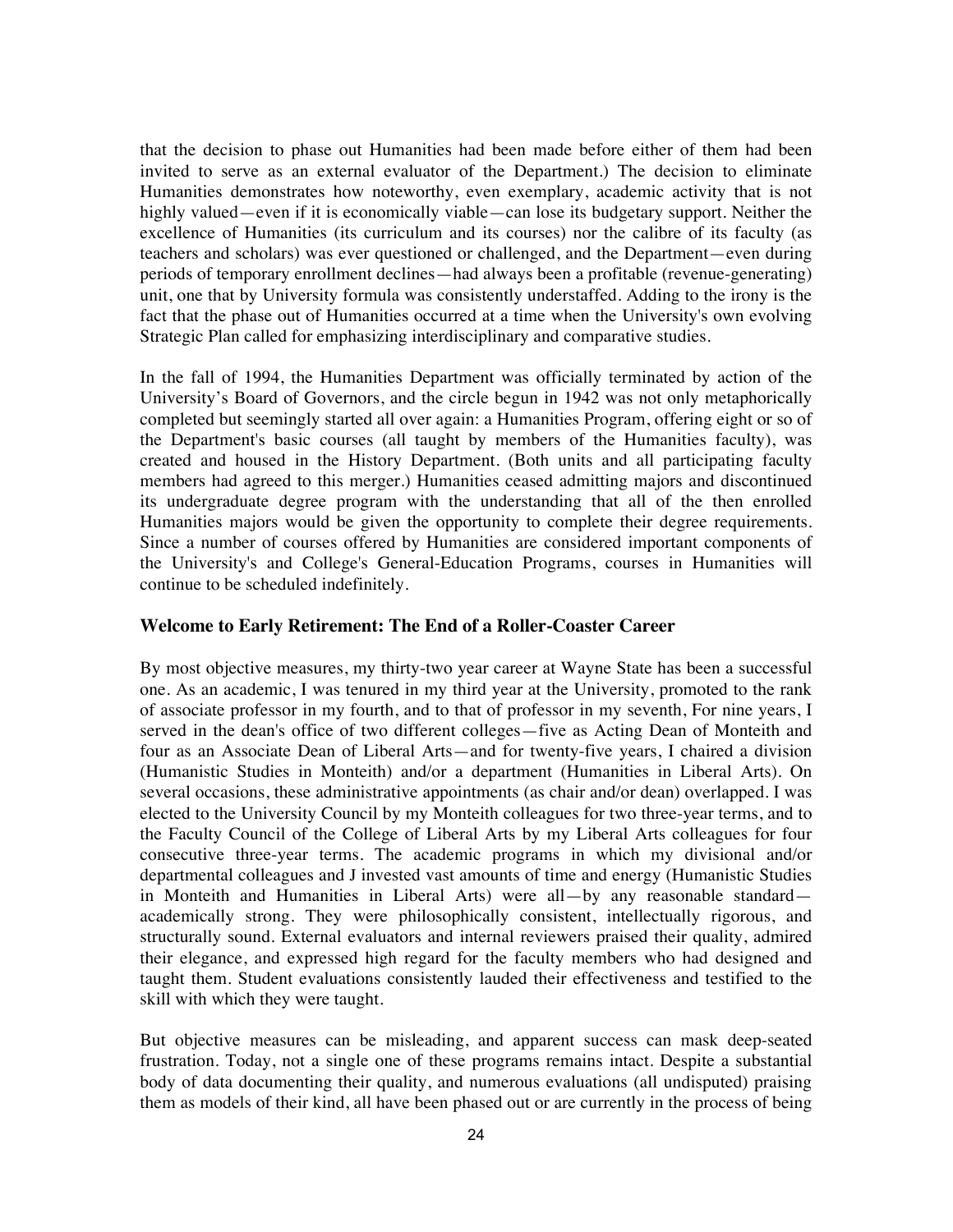phased out. When programs of verified quality and unchallenged excellence—in the areas of interdisciplinary humanistic studies and comparative arts—are simply dismissed as insufficiently central to warrant continued support, then it might be time to reevaluate the relationship between institutional priorities and academic values. In the final analysis, time spent defending programs that needed no defense, and energy expended countering frivolous attacks, was time misspent and energy squandered. (Both time and energy would have been more productively employed implementing courses and developing teaching materials.) Repeated efforts aimed at staving off elimination proved, in the end, to be exercises in futility: the predetermined outcome was only delayed, not changed.

Not all lost battles, though, are fought in vain, and positive outcomes can help ameliorate apparent defeat. My accomplishments, such as they may be, have all been achieved while working in close collaboration with others. And it is the colleagues and friends with whom I worked, both in and out of Monteith and Humanities, who proved to be unending sources of inspiration, pleasure, and satisfaction. Well-crafted and effective interdisciplinary programs are, above all, cooperative ventures: they require the selfless commitment of like-minded people if they are to be properly designed, successfully implemented, and skillfully taught. And I was fortunate to have worked—in both Humanistic Studies and Humanities—with a cadre of superb teacher-scholars, all distinguished and highly-principled academics. (I seriously doubt whether the University administration has ever understood or appreciated the quality of those faculty members.) I have also derived a great deal of satisfaction from serving on the editorial board of the University Press (1972–89) and the Grosberg Religious Center Board (1981–94), working with Phi Beta Kappa (1962–94), assisting with the Junior Science and Humanities Symposium (1976–94), and being involved with virtually every aspect of general education—at the university, college, and department levels: the President's Commission on General Education (1983–84); the General Education Implementation Committee (1986–88), and the College of Liberal Arts/College of Science Group Requirements Committee (1989–94).

As a participant in all of these activities I was extremely peripatetic. During my thirty-two years at Wayne State, I occupied fifteen offices in seven different buildings. Only two of those buildings remain standing today. Some kind of message must be encoded in those data.

# **In Retrospect**

The vignettes which follow constitute a series of reflective sketches or musings. They are not fully-developed statements, and the arguments that they make are not closely-reasoned. The issues discussed are, for the most part, issues already addressed. Here, however, they are revisited topically, not chronologically.

#### **Mission, Identity, and a Proper College Education**

From its inception, Wayne University State has invested a great deal of energy attempting to reconcile the two principal components of its double mission: on the one hand, evolving into a comprehensive research university with a growing national reputation for excellence; on the other, broadening its role as an urban university with a special teaching and service commitment to metropolitan Detroit. While these two facets of the University's mission are by no means mutually exclusive, neither are they synonymous; and tension, predictably, develops in the interstices, in those areas where the two objectives do not coincide, where, in fact, they seem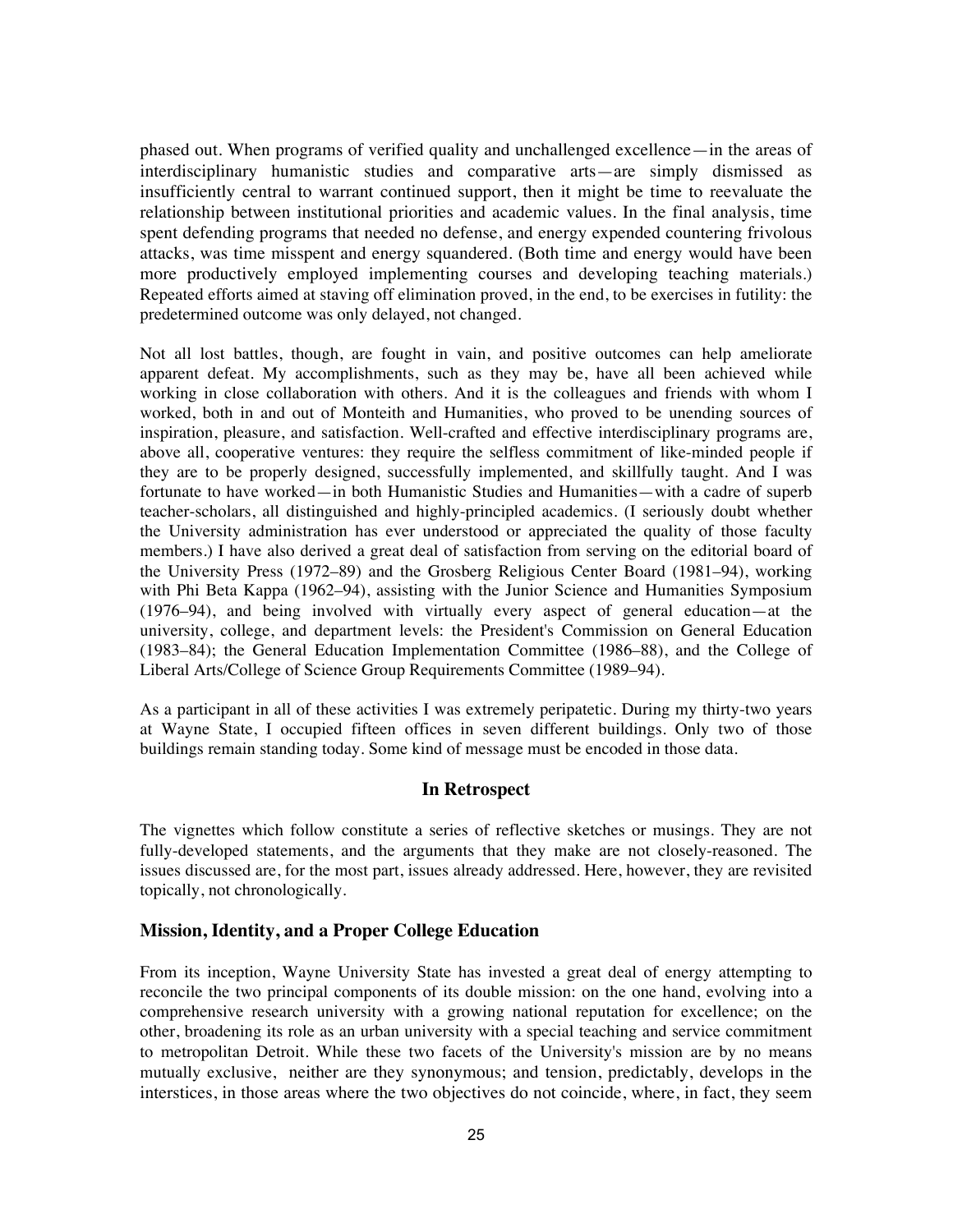to be incompatible. While a limited amount of internal tension may prove useful—it can help combat institutional stagnation—too much can be demoralizing and destructive. Managing and resolving tension, in a positive and productive way, is a major responsibility of the central administration, an ongoing task that requires constant attention and vigilance. It is within the context of Wayne State's bifurcated mission, and the need to address these real and potential sources of conflict, that each unit of the University (college/school, center, department, program) must define its own specific mission. It is, to be sure, important that the missions of all be consistent with that of the University, but it is equally important that the mission of each be unit specific. Absolute conformity and total homogeneity tend to minimize the unique strengths of each unit and ultimately undermine the well being of the University. Institutional health is best served and most effectively directed when each unit, in harmony with the general mission of the University, identifies and pursues its own proper goals.

And one such goal is to define and offer an appropriate liberal-arts education for all students seeking a baccalaureate degree at Wayne State—even at a Wayne State divided into a series of small, discipline-related colleges and professional schools. In addition to providing a thoughtfully-conceived and skillfully-constructed general-education program, an authentic liberal-arts education must direct attention to the common bonds that inform and link all of its varied components. Unity within diversity, the hallmark of such an education, can only be made manifest by demonstrating how all disciplines relate to a common pattern of systematic inquiry. (Simultaneously, however, the uniqueness of each discipline—and its respective methodology—must be respected and affirmed.) Further, a proper undergraduate education must foster awareness of how thought and action are related, how, in fact, they are inseparable, It must emphasize the practicality of speculative thinking by showing how the ability to know is a function of the ability to think—systematically, rigorously, and reflectively. It must enable students to recognize how feeling and thought interact, and it must emphasize the interconnectedness of knowledge by pointing out how basic intellectual skills have applications that transcend disciplinary boundaries. Above all, the commonality of all knowledge must be demonstrated; for that is what makes a college education liberal (liberating) and humane rather than constricting and mechanistic.

# **The View from Several Dean's Offices:**

While serving as Acting Dean of Monteith (1976–81), it was necessary for me to work closely with both the Office of the President and the Office of the Provost. During the phaseout of the College, one of my principal tasks was to negotiate the possible reassignment of Monteith faculty and staff members to other units of the University. These delicate negotiations were carried out with various department chairs and deans under the auspices of the Provost's Office. The success of this process, and it was very successful, is largely attributable to the unflagging support received from Diether Haenicke, sitting Provost during the Monteith debate and for most of the phase-out period that followed. In addition to working closely with Provost Haenicke, I conferred regularly with President George Gullen, until he left the presidency in 1979, and periodically with President Thomas Bonner, who succeeded him in 1979. (The phase-out of Monteith was a hot issue, and President Gullen had agreed to keep the Board of Governors informed about its implementation. He did so by having the Provost issue a series of progress reports, detailed accounts that were regularly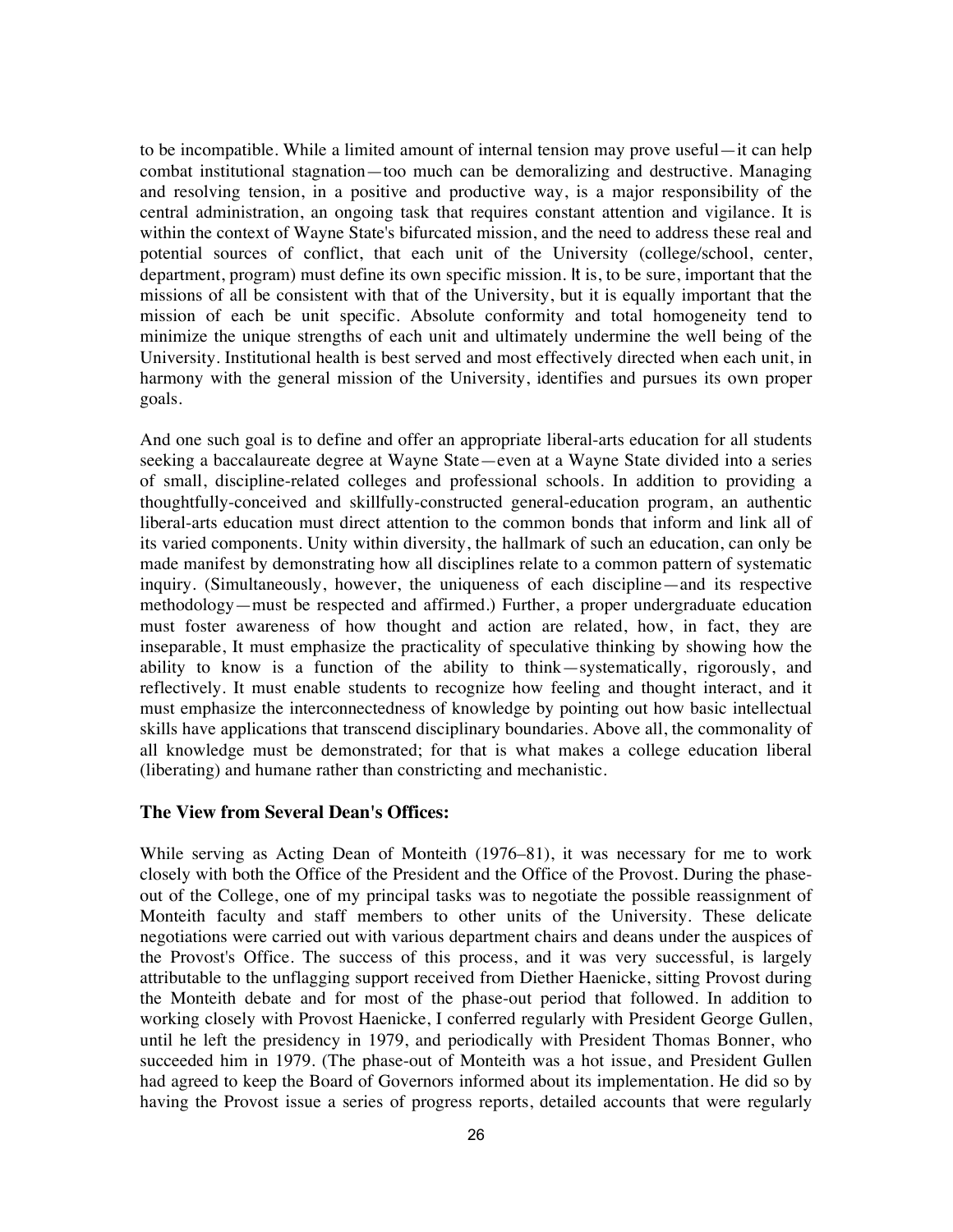submitted to the Board over a period of several years. (So much heated publicity had been generated during the Monteith debate that presidents and provosts were reluctant to consign the College's phase-out to the "back burner" and remained personally engaged with the process for an extended period of time.) Having the title Acting Dean secured me a seat on the Council of Deans, I was, of course, specifically concerned with issues that might have an impact on the Monteith phase-out, but I also became closely attuned to all University-wide matters with which the central administration was then engaged,

In 1980, Martin Stearns retired as dean of Liberal Arts. (He had led the College of Liberal Arts for two decades.) During the ensuing six years, three interim deans (Wallace Williams, 1981¬83; Norman LeBel 1983–84; and Henry Bohm, 1984–86) steered the College through an exceedingly difficult period: enrollments declined steadily; financial difficulties mounted as Michigan. suffered through yet another severe economic recession; David Adamany succeeded Thomas Bonner as president; and two national searches failed to produce a new dean. (Both national searches, it should be remembered, identified Milton Glick, Chair of the University's Chemistry Department, as the most qualified and desirable candidate available, but neither President Bonner in 1981 nor President Adamany in 1983 was able—or willing —to meet the terms which Glick felt essential for the future well¬being of the College.) It was not until the Fall of 1986, when yet another national search identified Dalmas Taylor as the best available candidate, that the College of Liberal Arts was once again led by a fullfledged dean.

Between 1984 and 1993, I served two tours of duty as an associate dean of Liberal Arts: the first lasted from the fall of 1984 until late spring of 1987, during the two-year period when Henry Bohm was interim dean (and the College was still largely undivided) and through the first year of Dalmas Taylor's deanship; the second lasted only from the fall of 1992 through the summer of 1993, when Kathleen (Katie) McNamee served as interim dean of the College and only the social sciences and humanities remained in Liberal Arts. In the fall of 1984, soon after the first of my two tours had begun, the President proposed his plan for reorganizing the University, a plan that—among other changes—called for dividing the large, comprehensive College of Liberal Arts into four smaller, discipline-related colleges. The second tour coincided with the establishment of both the College of Science and the "residual" College of Liberal Arts, at the moment when it was yet to be decided whether Liberal Arts would remain a College of Humanities and Social Sciences or split further into a College of Humanities and a College of Social Sciences.

During my nine years as an acting dean or associate dean, it became increasingly clear that several important strategies were being systematically pursued by the central administration: words were not necessarily supported by resources—i.e. funding did not invariably follow rhetoric; formula funding could be used as a powerful and effective tool for directing academic policy—i.e. it could be invoked or ignored when it suited the administration to do so; likewise, the academic review process could be manipulated selectively—i.e. evaluations and recommendations that supported administrative priorities could be implemented while evaluations and recommendations that ran counter to administrative priorities could be ignored or denigrated; increasing the number of colleges into which the University was divided favored a highly centralized administrative structure by limiting the authority and latitude of individual deans; and the argument that "collective bargaining may also have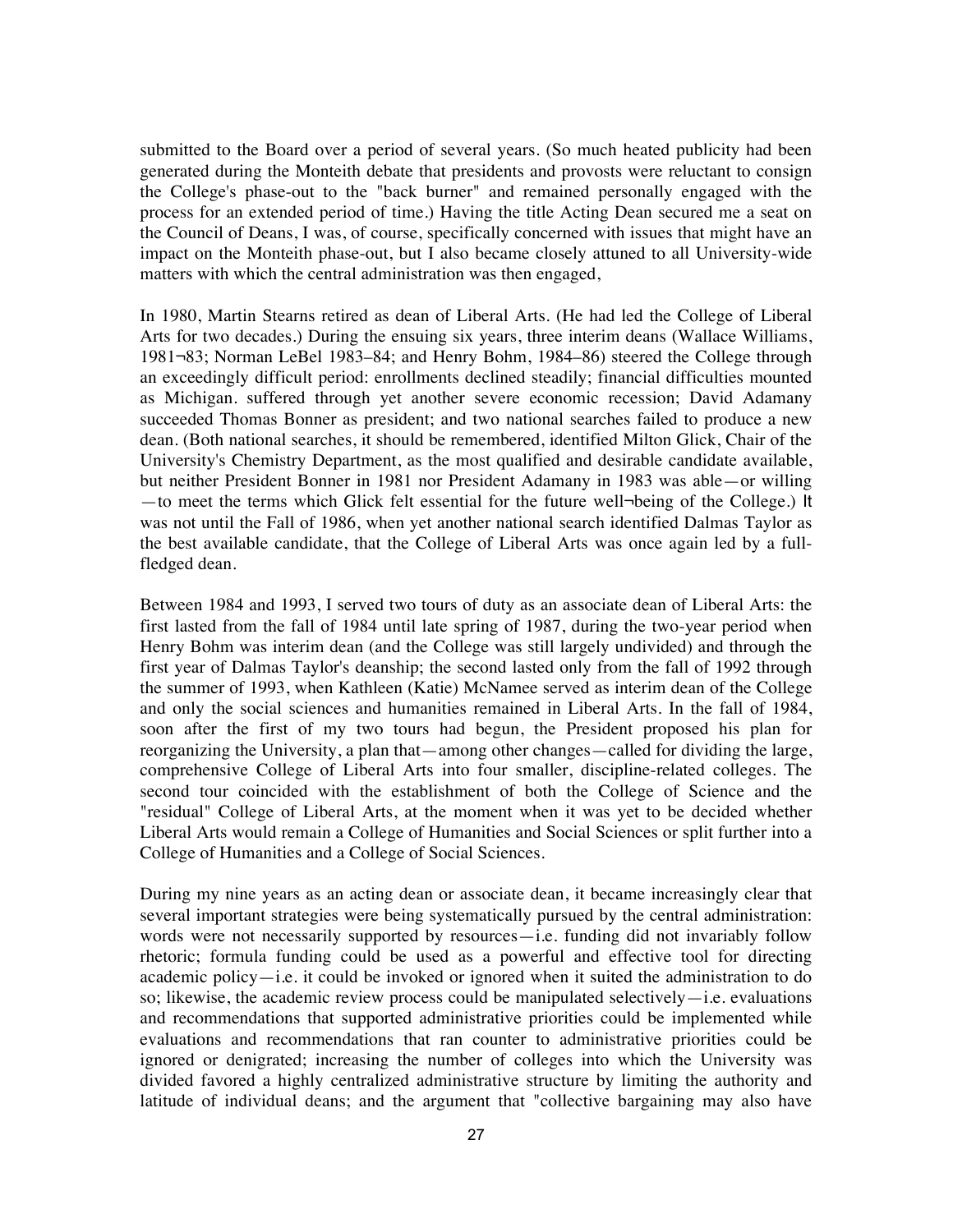reinforced trends toward more centralized administration" *(Self Study,* p. 11) is something of a smokescreen. Problems associated with collective bargaining at Wayne State are, in my view, related to the personalities involved, not to the bargaining process itself.

## **Humanistic Studies and Comparative Arts**

With regard to the humanistic disciplines in general, and interdisciplinary humanistic studies/ comparative arts in particular, several national trends are evident. Recent reports indicate that many institutions of higher education increasingly view the humanities and arts as components (albeit important components) of general-education programs and decreasingly regard them as significant, self-sufficient areas of study. Consequently, courses in the humanities and arts are seen principally as service modules that complement more "practical" curricula. While the number of students majoring or pursuing graduate degrees in one or another of the humanistic disciplines or arts is decreasing, in some cases precipitously so, the number of students taking courses (principally introductory-level and intermediate-level courses) is holding steady or even increasing, a clear indication that such courses are being used to satisfy general-education or group requirements, Concurrent1y, faculty members in the humanistic disciplines and arts are greying. As retirements follow, relatively few tenured or tenure-track appointments are being authorized.

The serious shortage of young tenured or tenure-track faculty members, nationwide, is alarming, and prospects for the future seem bleak. It suggests that many of the advanced (doctoral level) programs now in place will gradually weaken and disappear, and that strong graduate programs in the humanistic disciplines and the arts will more and more be consigned to a handful of elite institutions. By chance, or by design, most colleges and universities will find themselves teaching more and more introductory-level and intermediate-level courses in the humanistic disciplines and the arts to an increasingly large number of students. And they will do so with a shrinking corps of adequately-trained, fulltime faculty members. This reduced cadre of tenured and tenure-track faculty members will have to be supplemented by large numbers of marginally-prepared instructors, lecturers, parttime faculty members, and teaching assistants.

Meanwhile, studies show that interdisciplinary programs in the humanities and comparative arts continue to survive precariously—occasionally in supportive atmospheres, more frequently in hostile environments. (Historically, many such programs—and related "experiments" that attempt to integrate the humanities and arts with their more distant disciplinary cousins in the sciences and social sciences—have been funded externally and have come and gone in cyclic fashion.) They are generally housed in small liberal-arts colleges, though a fair number may also be found in large, comprehensive universities. Their objective is to provide a "holistic" view of knowledge, an approach that their devotees claim shatters the "artificial" barriers that separate the "fragmented" and "inward-looking" traditional disciplines. Their opponents argue that these interdisciplinary experiments do nothing but promote "vague and impressionistic generalizations" that lack the "foundation" and "substance" provided by more discipline-centered studies.

While interdisciplinary courses and/or course sequences at the undergraduate level are generally associated with general-education programs and core group requirements, they are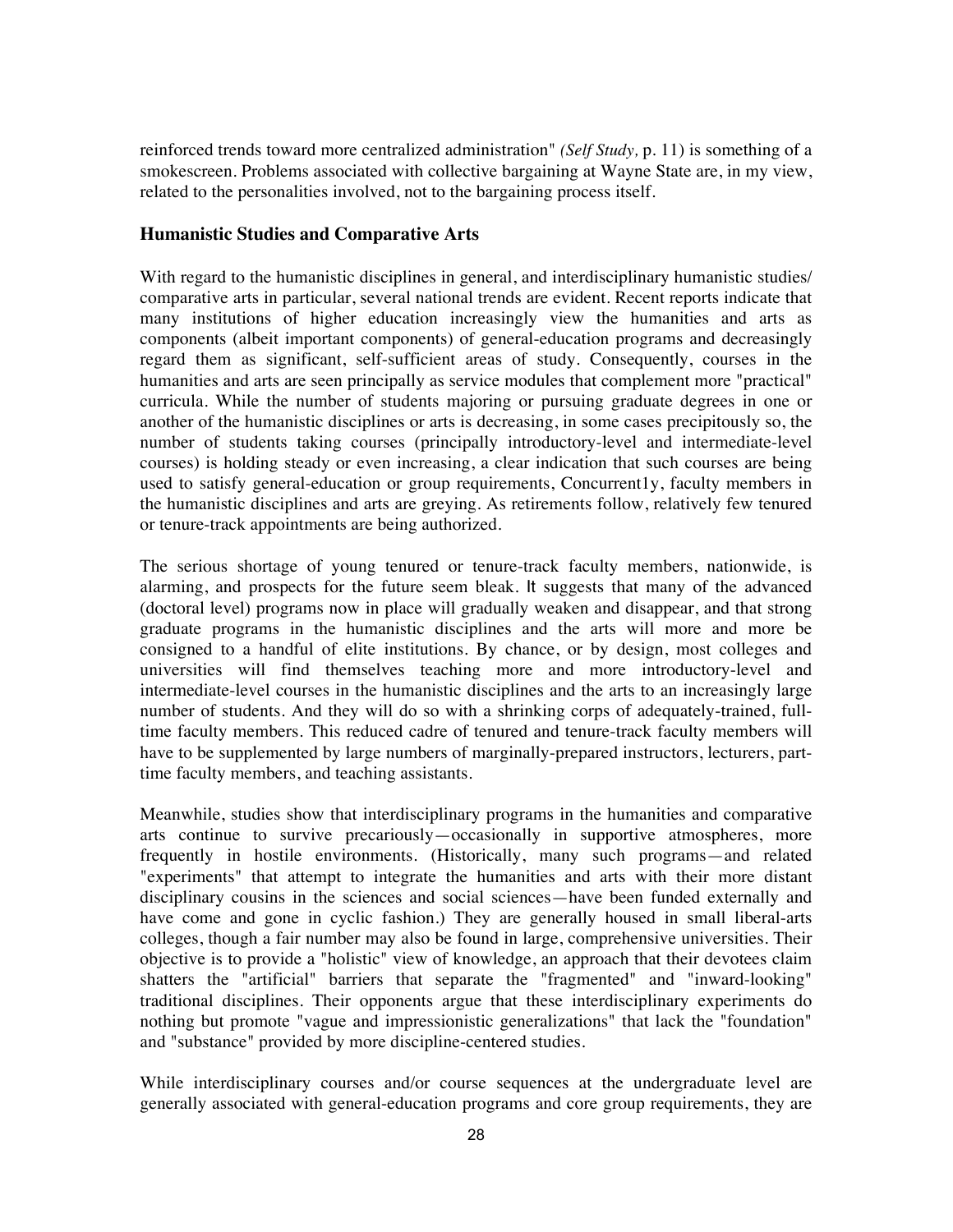also frequently linked to honors programs. Such courses and course sequences mayor may not be required of all students—regularly-matriculated students as well as honors students and they may or may not be team taught. Occasionally, these broadly-based efforts extend beyond the introductory level and include quite sophisticated upper-division offelings as well. In some cases, interdisciplinary courses and course sequences are even incorporated into genuine curricula and are further legitimatized by being granted the status of "authentic" undergraduate degree programs. Graduate degree programs in interdisciplinary humanistic studies and comparative arts are extremely rare; they are found at only a handful of universities. Multi-disciplinary programs are more prevalent: while paying homage to the ideal of Interdisciplinarity, they tend to deal with disciplinary subject matter seriatim and discretely, i.e. in a far less integrated way.

These national trends clearly apply to Wayne State. Historically, this university has not been hospitable to interdisciplinary studies and comparative curricula. With rare exceptions, support for such efforts has been marginal: witness the histories of Monteith College, the Weekend College Program (now the Interdisciplinary Studies Program), the Chicano-Boricua Studies Program, etc. at the University level; Humanities, American Studies, Linguistics, Women's Studies, the Honors Program, etc. at the College level. Rhetoric aside, neither the University nor the College of Liberal Arts has ever regarded such programs as anything but peripheral to their respective missions, and they have they never provided them with adequate budgetary support. Faculty response has been equally ambivalent: it has ranged from grudging acceptance—even occasional admiration—to virulent hostility replete with invective and disdain.

With regard to Monteith and Humanities, the picture is clearly a mixed one. On a philosophical and theoretical level, courses and curricula developed by both have been viewed as innovative and academically sound—even elegant. National studies (in the case of Monteith), external evaluations (in the cases of both Monteith and Humanities), and internal evaluations (the University Council with regard to Monteith; the University's General Education Implementation Committee and several sets of Review Advisory Panels with regard to Humanities) have lauded the efforts of both and have concluded that their interdisciplinary courses, course sequences, and curricula rank with the finest available nationwide. In many quarters, both Monteith and Humanities are/were regarded as model programs of their kind.

On an emotional and pragmatic (budgetary) level, however, both have been locally viewed with reserve and/or suspicion. Repeated attempts were made to eliminate both Monteith and Humanities (and to slight their respective faculties) before the tasks were successfully accomplished. Budgetary and personnel resources were withheld from both units despite high praise for their curricula and pedagogy; and in the case of Humanities, a very favorable studentfaculty ratio that, measured by formula-funding criteria, made the department a substantial budgetary asset.

In an important sense, curricular commitments represent public statements of educational values —university values, college values, department/program values. Grappling with the question of what it means to be educated in a technological society during a period of rapidly expanding knowledge is a fundamental issue that must be addressed and readdressed as universities, colleges, and departments/programs struggle to define and redefine their respective missions. Indeed, it should inform every philosophical and budgetary debate related to the allocation of resources. By implementing a "new" set of General-Education Requirements in 1987, and by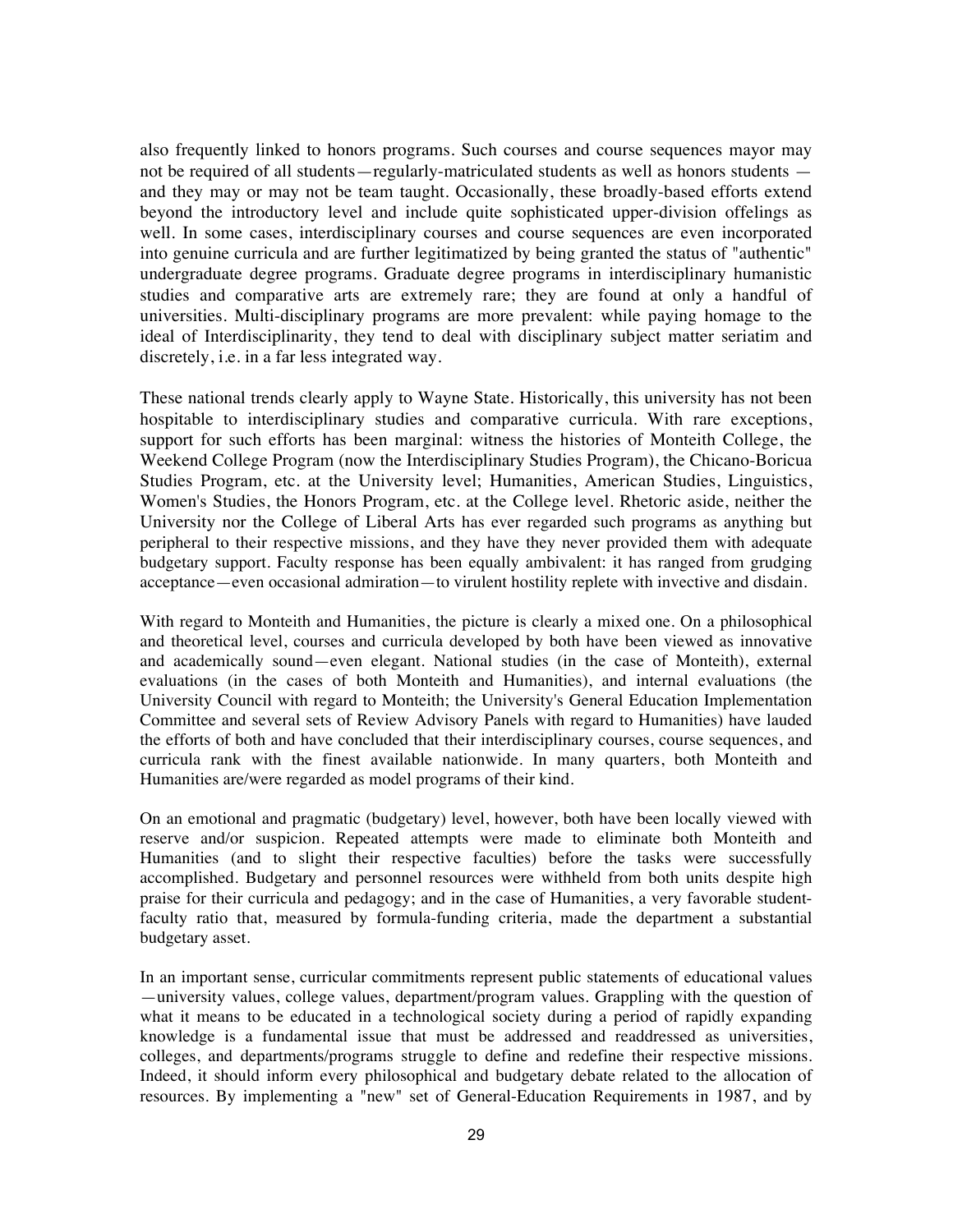developing a Strategic Plan for the '90s and beyond, the University has rhetorically made its commitment manifest. (Both the general-education program and the strategic plan imply positions relative to such values.) Precisely how the rhetoric is to be implemented in material (budgetary) terms, however, is not at all cleat'. The phasing out of Monteith and Humanities provides evidence to suggest that the relationship between rhetoric and budget in this area is at best tenuous.

# **Yesterday, Today, and Tomorrow**

The Wayne State of 1995 is a substantially different institution than the Wayne State of 1962. (1) Physically, the University has been remarkably improved: new buildings have been added; older buildings have been renovated or restored; landscaping and pedestrian malls unite a campus once divided by major thoroughfares and city traffic. (2) Organizationally, the University has become a far more centralized and hierarchical bureaucracy. Concomitantly, relations between faculty and administration have deteriorated; they have become less collegial and more adversarial. (3) The student population—allowing for temporary fluctuations in both directions—has remained essentially constant, but the mix has changed markedly: in direct response to University policy, the number of graduate and professional students recruited and admitted has increased, while the number of undergraduates has declined; and at the undergraduate level, the proportion of transfer students has grown as the proportion of native students has shrunk. (4) The "quality" of the faculty, measured by a range of quantifiable criteria, has "improved."

President Adamany is justifiably proud of the fact that Wayne State has recently been designated a "Carnegie I" institution, a designation earned by comprehensive research universities whose faculty members generate large sums of extramural funding, a designation that places Wayne State in the top echelon of the nation's "elite" institutions of higher education. He is also rightfully proud that the University's physical plant has been dramatically upgraded, that a high degree of fiscal stability has been achieved, and that many important material improvements have been made during the years of his stewardship.

But is the Wayne State of today a better institution than the Wayne State of three decades ago? Does it more successfully serve the needs of its students? Does it more faithfully fulfill its institutional mission?

The questions are simple, but the answers are not. On the one hand, I know of no one who prefers teaching in shabby classrooms at a fiscally unstable institution on a campus with a seriously deteriorating physical plant. On the other, how does one account for so much faculty discontent in the light of such markedly improved physical and fiscal conditions?

Clearly, issues and values—differing in both kind and degree—must be considered and evaluated before reasonable answers to these questions can even be suggested: issues, in this context, relate to material matters and logistics; values to priorities and principles.

With regard to material matters and logistics, there is general—if not specific—agreement that major improvements have indeed taken place. Debates about such issues have usually centered about degree and priority—not basic objectives. With some minor changes in timing, with the implementation of a more flexible budgetary policy, and with a commitment to a less adversarial administrative posture, much of what David Adamany has accomplished in the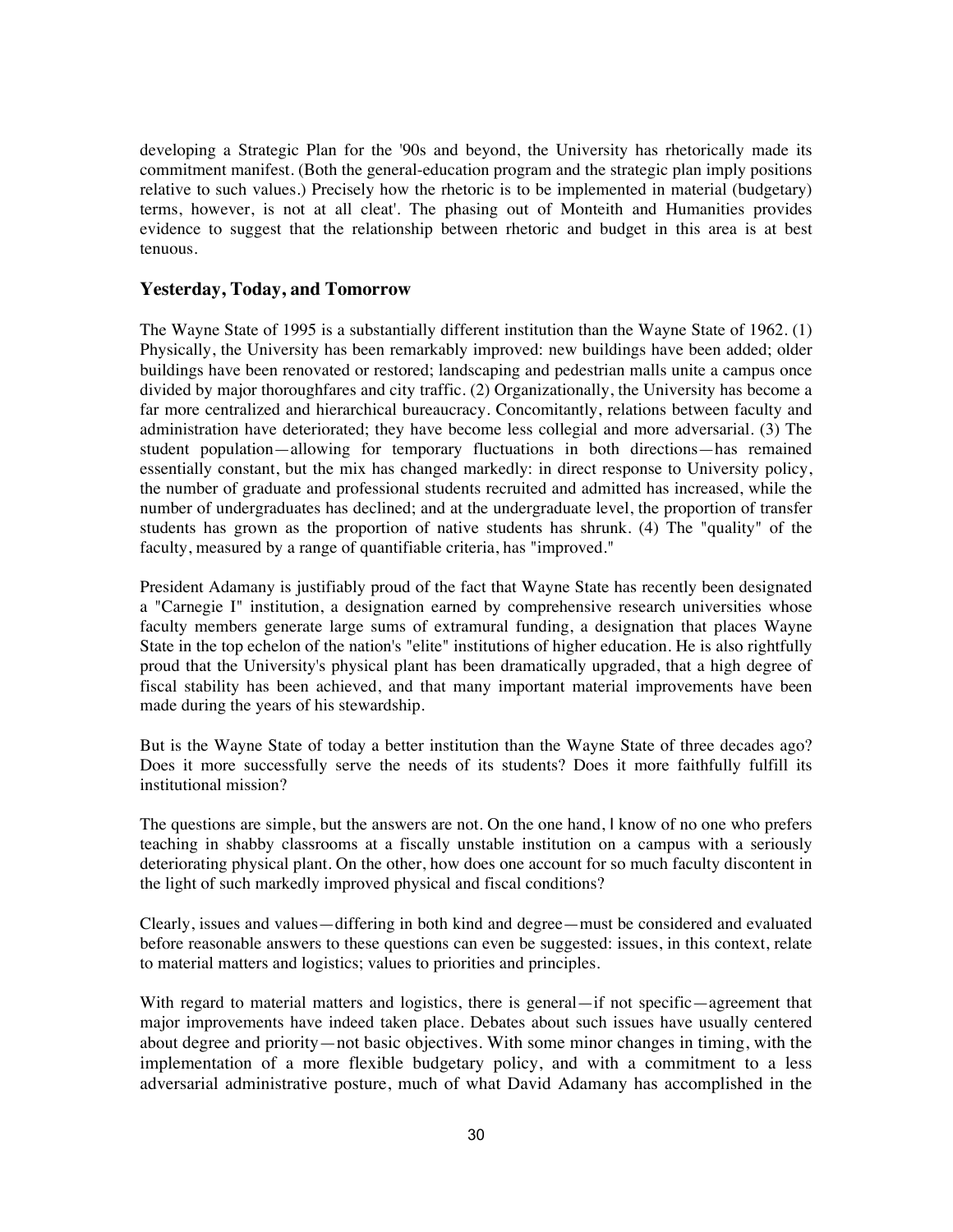area of logistical and material improvement could have been accomplished collegially at a Wayne State in which faculty and president were far more mutually supportive.

With regard to values—particularly those related to academic priorities, budgetary policies, and staffing practices—disagreement is deep and profound. Increased emphasis on graduate and professional programs, the most costly type of higher education, has disproportionately siphoned limited resources from undergraduate programs. If the University is to serve the residents of metropolitan Detroit in an enlightened way, one consistent with its own mission statement, it must make a determined effort to maintain and support a maximum number of high quality programs at the undergraduate level. Limiting fields of undergraduate study and eliminating curricula at the pre-baccalaureate level (while favoring graduate-professional programs) disadvantage a large number of Wayne State students, most of whom are severely restricted geographically with respect to choice of institution at which they can realistically hope to pursue a college (undergraduate) degree, Such restrictions quickly translate into the loss of programmatic options and seriously undercut the University's claim that it provides access to a full range of high-quality undergraduate programs for promising students whose pre-college educational experience may have been weak or wanting. The narrowness and paucity of academic programs (and courses) becomes all the more regrettable in view of the diverse needs of a largely non-traditional student clientele. Options for graduate/professional studies, on the other hand, are much greater: a wide range of scholarships, fellowships, and graduate assistantships (on a national level) are available to Wayne State students who demonstrate their competence at the undergraduate level.

Responsible budgetary policies, those that maintain fiscal stability, can certainly be developed within the context of such academic priorities. Current policies, rigidly formulabased and formula-driven, seem—at times-—inimical to sound academic decisions and will remain so until modifications are introduced. (Qualitative criteria, as well as quantitative measures, must be seriously weighed,) And even the most "conservative" approach to budget making does not require that vast sums of "carry-forward" money—funds to be spent as the administration sees fit—be generated at the end of every single fiscal year.

Similarly, staffing policies and practices should reflect the values inherent in academic priorities—particularly at an institution that historically took justifiable pride in pointing out that a very high percent of its' undergraduate courses, a much higher percentage than that found in any of its sister institutions, was taught by members of the full-time faculty. Indeed, for decades, Wayne State proudly invited the Governor, the State Legislature, and the public to note that such a staffing policy clearly demonstrated the extent of its commitment to highquality undergraduate education. How incongruous it now seems to note that fully one third of the faculty members currently holding full-time appointments in the humanities disciplines in the College of Liberal Arts, the college responsible for offering the vast majority of courses that satisfy the University's General-Education Program, are lecturers hired on a year-to-year basis, and that fully two thirds of the undergraduate course sections offered by the College are staffed—not by tenured or tenure-track members of the full-time faculty—but by lecturers, part-time faculty members, and teaching assistants.

In light of these facts and observations, it seems reasonable to reiterate the three questions posed earlier. Is the Wayne State of today a better institution than the Wayne State of three